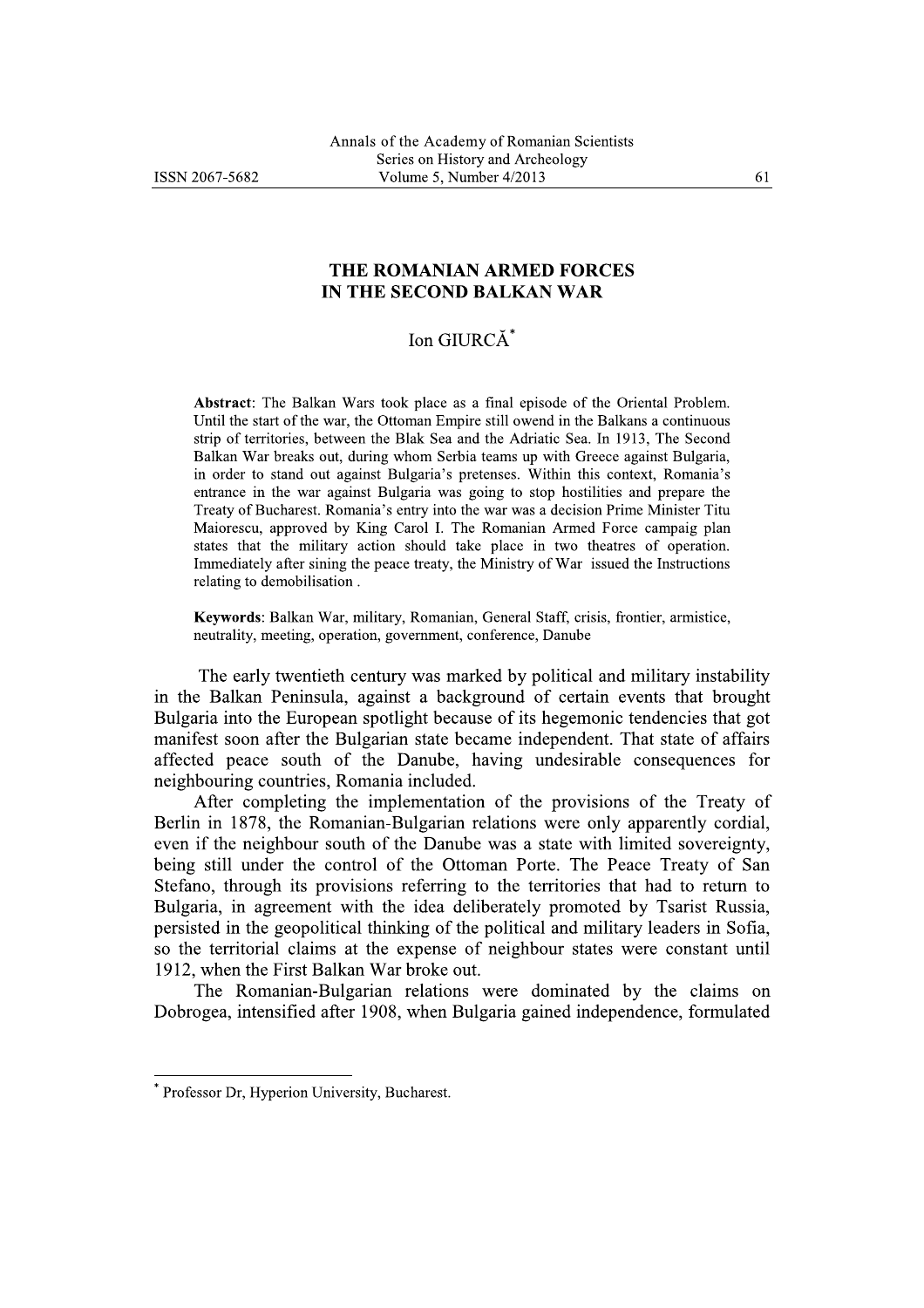informally but obvious to any observer of the politics promoted by Sofia<sup>1</sup>, as well as by the treatment of the Romanians and the Aromanians on the territory under its administration.

King Carol I and the leaders in Bucuresti supported the political aspirations and the efforts made by the governments in Sofia, especially to gain independence and to have the independent state acknowledged, but viewed with some suspicion the benevolent and friendly statements that were made to the Romanian leadership on various occasions.

The development of the military body in Bulgaria, the anti-Romanian propaganda relating to Dobrogea as well as the cultivation by Sofia of special relations with Russia, which continued to pose as the protector of the Christian peoples in the Balkans, prompted the political and military decision-makers in București to consider the risks to national defence and to take the necessary measures to reject an attack from Bulgaria. Against a background of a favourable situation for Bulgaria, which gained the state independence in 1908, the Romanian Great General Staff, concerned about the political and military attitude of the new sovereign state south of the Danube, developed a project on operations, entitled "Report on the Concentration of the Romanian Armed Forces in the *Event of a War with Bulgaria*<sup>22</sup>. Based on the available information and on the military and political assessments relating to Bulgaria, in the above-mentioned document it was shown that it paid special attention to strengthening and developing its military power; it attached importance to the exaltation of nationalism, by promoting and maintaining the belief that Bulgaria would have historical and ethnic rights over some territories in the composition of other states: by its rigid and provocative position, Bulgaria prepared intensively to be able to derive as important as possible benefits from the political and military complications that might arise in the Balkan Peninsula. Two years later, the Romanian Great General Staff developed a project on operations in the event of a war with Bulgaria, called "Hypothesis  $C^{3}$ , where it was stated that "a Romanian-Bulgarian war may be admitted for many reasons but especially because Bulgaria tends to enlarge its territory in the Balkan Peninsula to become the leading state"<sup>4</sup>. Unlike the "Report" in 1908, according to "Hypothesis C", in the view of the Romanian Great General Staff the war with Bulgaria had to be offensive as far as Romania was concerned. It was estimated that, seeking the unification of all the Bulgarians in the former Ottoman Empire, Bulgaria intended to create an issue of

<sup>&</sup>lt;sup>1</sup> More details in Ion Crîngus, Ion Giurcă, Cedarea și evacuarea Cadrilaterului în anul 1940, Editura Conphis, Râmnicu Vâlcea, 2010, pp. 19-33.

Romanian Military Archives (RMA), the Great General Staff Collection, Operations 3<sup>rd</sup> Section, file no. 23/1908, pp. 20-23.

*Ibidem*, file no. 28/1910, pp. 1-8.

 $<sup>4</sup> I bidem$ , p. 1.</sup>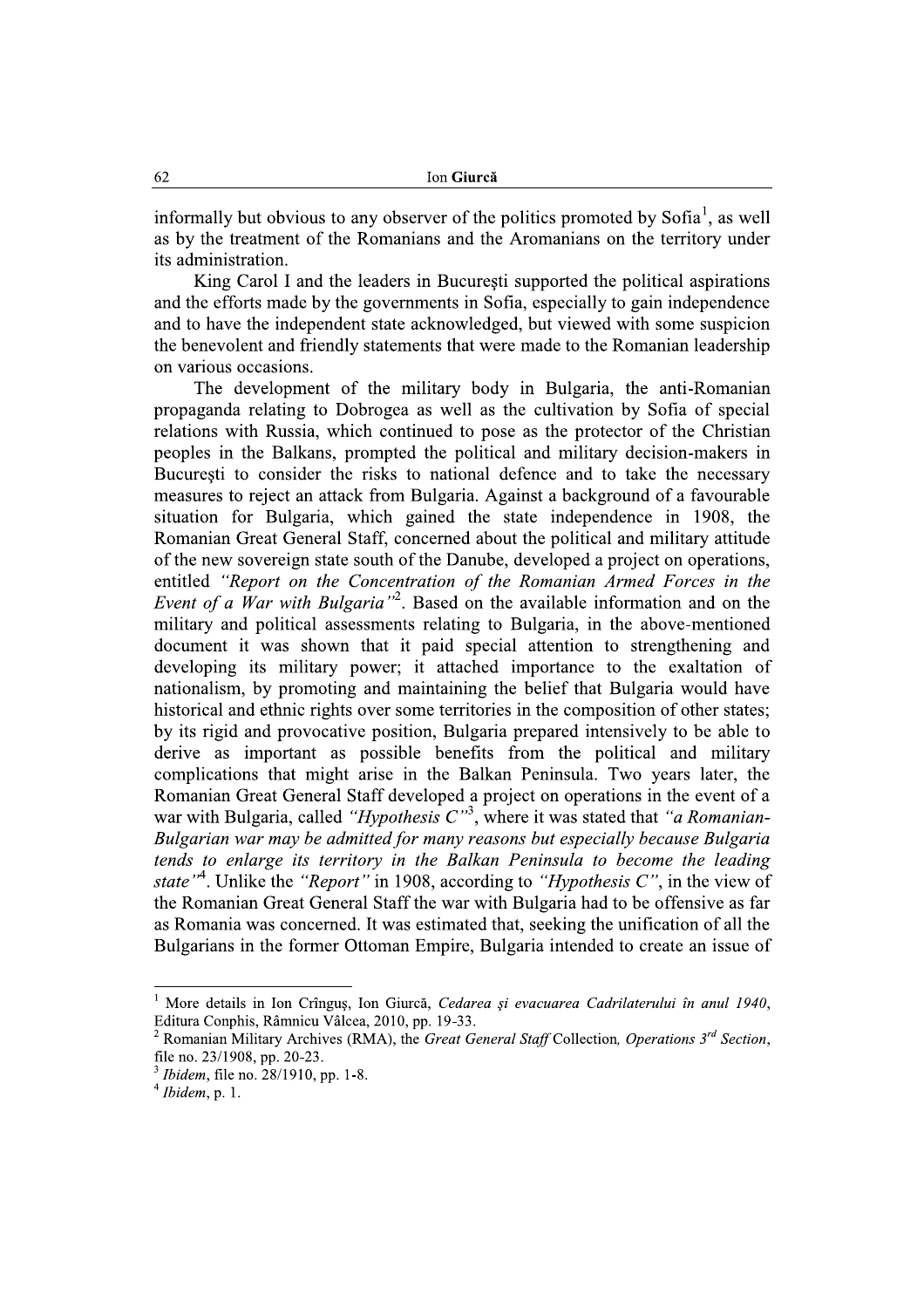Dobrogea in its relations with Romania, an issue similar to that of Alsace and Lorraine. Therefore, Romania should take appropriate measures to avoid surprise, not to find itself in the situation of France in 1870.

To counter Bulgaria, it was important to seize strategic initiative. Although it was appreciated that the objective pursued by the Bulgarian armed forces was Dobrogea, Romanian military planners projected our armed forces concentration in Oltenia, their crossing the Danube in the Corabia area, and their heading directly for Sofia, which resulted in avoiding any Bulgarian offensive in Dobrogea and the conduct of military operations on the national territory. "*Hypothesis C*" was a realistic, courageous and achievable plan under the conditions of an alliance with another Balkan state. It could be Serbia or the Ottoman Empire, although Romania rejected the Ottoman Porte proposals to conclude an alliance with this state against Bulgaria on several occasions. "Hypothesis  $C$ " was the document that remained in force until the summer of 1913, when Romania entered the war against Bulgaria. Until the outbreak of the First Balkan War, in 1912, the Romanian-Bulgarian relations were not likely to create a favourable climate in many areas, although the main concern of the government in Sofia was the removal of the Ottoman influence and presence in the Balkans, which, according to the ideas promoted in Bulgaria, had to be reduced to the dimension of the influence and presence Constantinople enjoyed in the mid fifteenth century.

The major event in the early twentieth century in Europe was the so-called "Balkan crisis", reflected in the conduct of the two wars in which Bulgaria, Greece, Serbia, Montenegro, Romania and the Ottoman Empire engaged. The political crisis in the Ottoman Empire, which started with the "Young Turk" Revolution, was an opportunity for Italy to attack the Porte possessions in North Africa and the Middle East. Thus broke out the Italo-Turkish War (1911–1912), seen by Italian nationalists as "Italy's return to Ancient Rome's Mediterranean *policy*<sup>35</sup>. Trying to grasp an opportunity, Bulgaria took the necessary steps for a military cooperation with Italy against the Ottoman Empire, action rejected by the government in Rome "not to turn that war into a European war"<sup>6</sup>. Determined to go to war against the Ottomans with the support of Russia, Bulgaria managed to draw Serbia, Montenegro and Greece into a political alliance that was concluded on 29 February/13 March 1912, followed by the four countries signing a military agreement on 29 June/12 July the same year<sup>7</sup>. Broken out on  $5/18$  October 1912, the First Balkan War was marked by a rapid success of the allies against the Ottoman Empire, which determined the Porte to sign an armistice with Bulgaria on 20 November/3 December, while the armies of Greece and Montenegro

<sup>&</sup>lt;sup>5</sup> Nicolae Ciachir, *Istoria popoarelor din sud-estul Europei în epoca modernă*, Editura Științifică și Enciclopedică, București, 1987, p. 328.

 $^6$  Ibidem, p. 329.

Colonel George G. Garoiescu, Războaiele balcanice 1912-1913, Tipografia Centrului de Instrucție al Infanteriei, Sfântu Gheorghe, 1935, p. 8.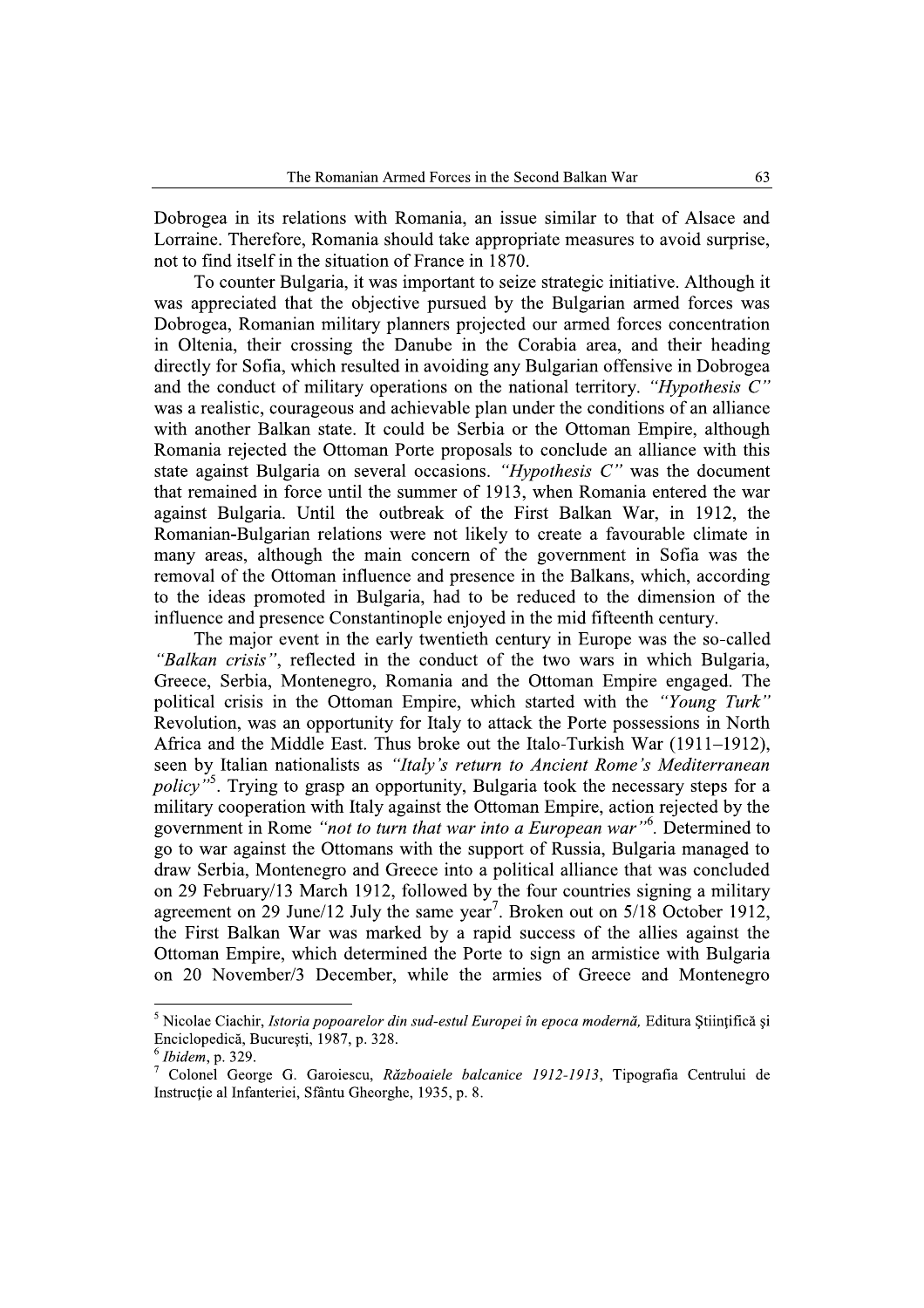continued the offensive against the Turkish forces in Ianina and Scutari. The conclusion of the armistice by Bulgaria highlighted the disunity within the alliance, a trend that remained visible in the next period.

Bulgaria and its allies started the war against the Ottoman Empire being assured, by the Prime Minister Titu Maiorescu, of the fact that Romania did not have an alliance with the government in Istanbul, and that it "will maintain strict neutrality as there will be no territorial changes"<sup>8</sup>. Romania's position on the war that foreshadowed was made known to the Turkish ambassador in Bucuresti. Sefa Bey, on 20 September/1 October 1912, as follows: "As for our attitude in relation to the complications that may occur in the Balkans, we are decided to maintain neutrality for the time being"<sup>9</sup>. Even before the war broke out, București became the hub of the Balkan politics. The representatives of Russia, Austria-Hungary, the Ottoman Empire and Bulgaria informed the Romanian Prime Minister about the progress and the position of the governments they represented, while exploring Romania's attitude towards a possible conflict. At the meeting between the Romanian Prime Minister and the Bulgarian ambassador to Bucuresti – Kalinkov, on 16/29 October 1912, occasion on which the Romanian official was presented the note verbale relating to Bulgaria breaking out the war, Titu Maiorescu said that "within the limits of the Treaty of Berlin, Romania's neutrality is natural. If there are territorial changes in the Balkans, Romania will have its say on it".<sup>10</sup>

The conduct of war and especially the danger of a direct attack on Istanbul determined the great European powers intervention to settle the conflict in the Balkan Peninsula. Acknowledging the role of Romania in the geopolitics of the Balkans, on 22 October/4 November 1912, the Russian ambassador informed the Romanian Prime Minister about their intention<sup>11</sup>: the Turkish dominion in Europe reduced to Istanbul and surrounding area, including Adrianople; the division of the western part of the territory ruled by the Ottomans between the four Balkan countries; as compensation for Romania, Dobrogea's frontier rectification. The desperate situation facing the Ottoman government and the danger of the Bulgarians entering Istanbul resulted in the Ottoman authorities sending to Bucuresti a request like that of Grand Duke Nicholas of Russia after the second defeat of the tsarist troops before Pleven. The message of the Turkish government stated, inter alia, "the Romanian government is asked to employ all means to prevent the Bulgarians from entering Constantinople"<sup>12</sup>. Romania's position relating to possible frontier changes in the Balkans was made known to the

<sup>&</sup>lt;sup>8</sup> Central National Historical Archives (CNHA), the *Royal House* Collection, file no. 16/1912, p. 1; Titu Maiorescu, op. cit., p. 161.

Ihidem.

 $10$  Ibidem, p. 163.

 $11$  Ibidem, p. 164.

 $12$  Ibidem.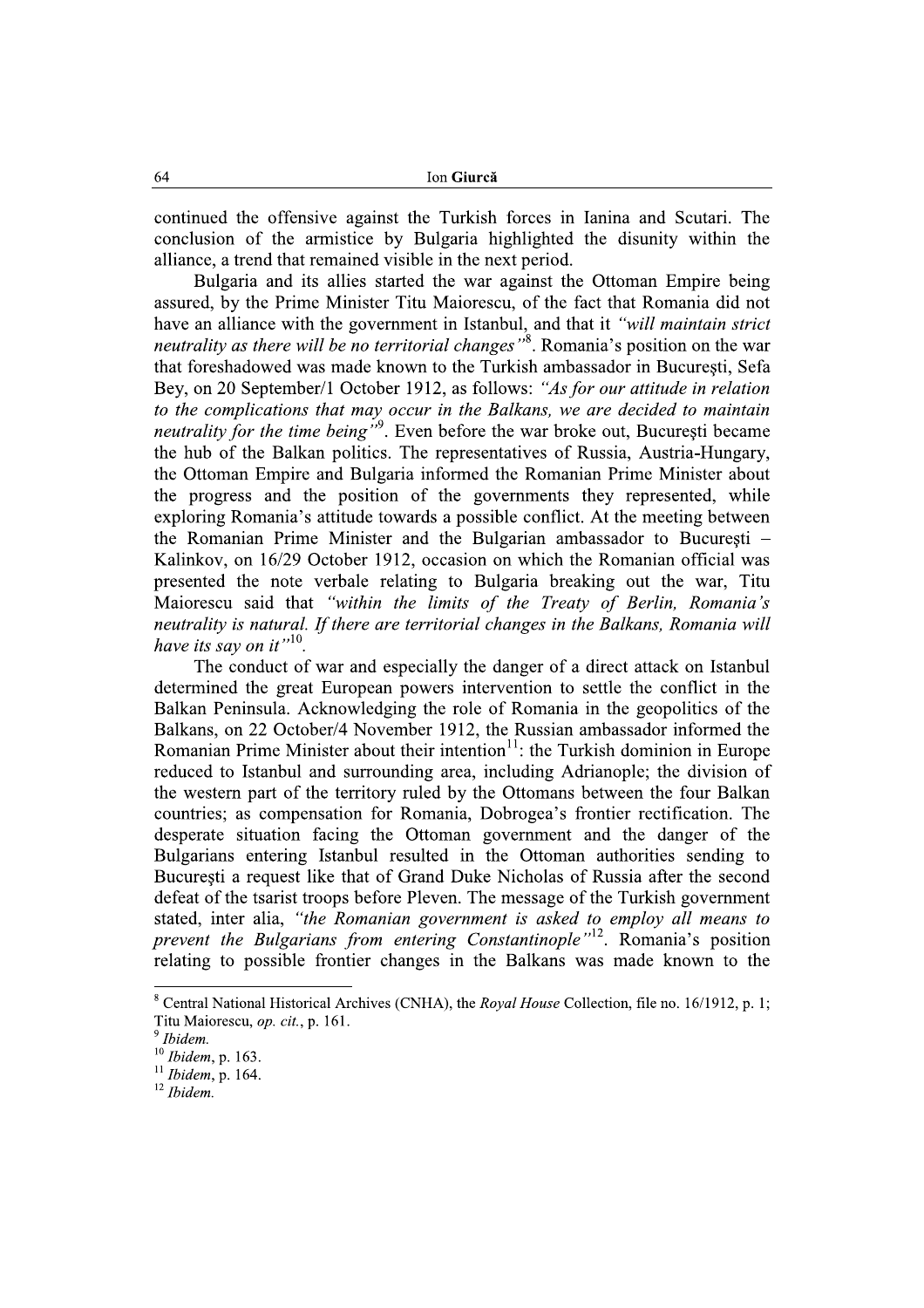Russian ambassador in Bucuresti, who was fully involved in the crisis south of the Danube, during a meeting he had with the Romanian Prime Minister on 27 October/9 November 1912. Titu Maiorescu said that the Romanian-Bulgarian frontier rectification had to be the result of the agreement between the two countries and the initiative should belong to the government in Sofia, as the initiator of the war against the Ottomans. On that occasion, the Romanian party expressed its territorial claims for the first time: "...friendly and confidentially, I can say that our border rectification in Southern Dobrogea should contain a line from Turtucaia to the Black Sea, on this side of Varna<sup>3,13</sup>. At the suggestion of Russia, the President of the Bulgarian Parliament visited Bucuresti on 26 November/9 December 1912, occasion on which the situation in the Balkans was discussed and the Romanian-Bulgarian future relations were analysed. After promising that "the Aromanians living in the regions annexed by the Bulgarians after the peace with Turkey will be allowed to use their language in their schools and churches and to have the own episcopate<sup>714</sup>, demands that were<br>systematically rejected after 1878, the Bulgarian official addressed the issue of territory at present and in the future. With obvious lack of sincerity, but with apparent firmness, given by imposing the armistice on the Ottoman Empire, he stated, as noted by Titu Maiorescu in a report to the king, that "no serious Bulgarian thinks of taking Dobrogea, that there are good neighbourly relations between the two countries and therefore there can be neither compensation nor strategic line for Romania... In conclusion, we can consider the frontier rectification, which can have a good moral effect for both countries, but, in this regard, Bulgaria cannot admit, for example, to cede Silistra"<sup>15</sup>. Without clearly expressing Romania's claims relating to the rectification of Dobrogea borders, Titu Maiorescu firmly stated the idea that "Any frontier rectification should start with Silistra annexation by Romania<sup>nto</sup>. The meeting between the two officials ended without any concrete result, the problems having to be discussed in London where, on 3/16 December 1912, the Peace Conference began to put an end to the First Balkan War. At the conference, Romania was represented, if needed, by Ambassador Nicolae Misu. Although there was the idea of Romania's participation in a meeting of ambassadors, along with Germany, Austria-Hungary, Italy, Russia, France and England, it did not materialise. However, the new Romanian Minister in London received precise instructions regarding the requirements of the government in Bucuresti related to the conditions of peace that was expected to be concluded. The basic idea was that "Romania should obtain a boundary line that goes from the Danube to the Black Sea, drawn as

 $13$  Ibidem, p. 165.

 $14$  Ibidem, p. 166.

 $15$  Ibidem

 $16$  Ibidem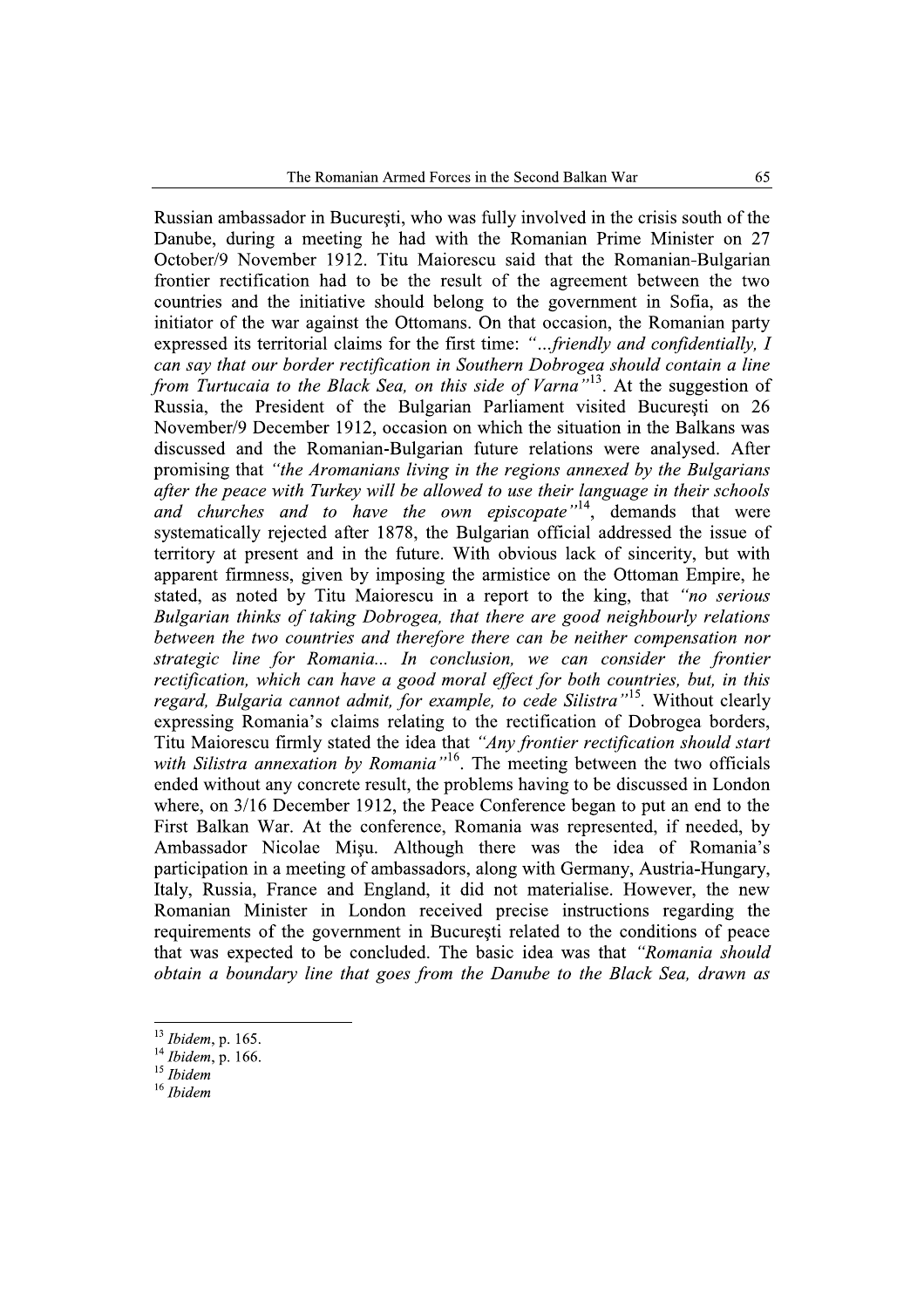Ion Giurcă

south as possible from the present border"<sup>17</sup>. Three days later, on 18/31 December 1912, the Romanian ambassador to London was sent from Bucuresti the message that "a border line starting west of Turtucaia and getting south of *Ekrene, with or without Dobrici*<sup>18</sup> had to be negotiated with the Bulgarian party. The talks in London between the Bulgarian and the Romanian delegations did not lead to any result, the Bulgarian party maintaining the view expressed in the talks in Bucuresti. Under the pressure from the European powers, the government in Sofia expressed, on 28 December 1912/10 January 1913, "the ardent desire of Bulgaria that it should conclude an agreement with Romania, in the broadest sense possible, able to guarantee the interest and dignity of the two states<sup>"19</sup>. Somehow irritated by the delay in the Romanian-Bulgarian talks in London, Titu Maiorescu asked the Romanian ambassador, on 12/25 January 1913, to resume the talks with the representative of Bulgaria relating to setting the border between the two states, considering the following requirements: "maximum Turtucaia, Dobrici, Balcic, minimum Silistra, Balcic, without Dobrici<sup>''20</sup>. Following talks, in the coming days, on 16/29 January 1913, a Protocol between Romania and Bulgaria was concluded. The core issue of the Protocol, the territorial one, was not regulated to meet the Romanian requirements. Sofia's delegate stating that "the Bulgarian delegation considers that the latter request  $-$  a real cession of territory meant to deal a fatal blow to the friendly relations between the two kingdoms – cannot be taken into consideration<sup>"21</sup>. The Bulgarian party delay in signing an agreement on the frontier rectification, as demanded by Titu Maiorescu, caused some nervousness and hurry in Bucuresti, in the context in which, in London, on 17/30 January 1913, the Peace Conference was interrupted. Notable in this regard is the telegram sent to Romania's ambassador to Sofia by the Prime Minister, in which it was shown that: "We have to put an end to it immediately. Any delay worsens the situation.... Please insist on immediate resolution. The country has lost patience. Any day delay aggravates the situation<sup>322</sup>. Bulgaria's reserved attitude may have been determined by Russia's encouragement. This statement is based on a declaration made by a Russian official, according to which "Russia can never admit that Romania could inflict violence on Bulgaria<sup>723</sup>. The failure in the Romanian-Bulgarian talks generated the idea of mediating the dispute by the European powers. Launched by England, until 5/18 February 1913 the proposal was taken up by the majority of the European states engaged in solving the Balkan crisis. In this context, the

66

 $17$  Ibidem, p. 170.

 $18$  Ibidem, p. 175.

 $^{19}$  Ibidem, p. 182.

 $^{20}$  Ibidem, p. 185.

<sup>&</sup>lt;sup>21</sup> Apud, Titu Maiorescu, *op. cit.*, p. 184.

 $^{22}$  Ibidem, p. 190.

 $^{23}$  Ibidem, p. 207.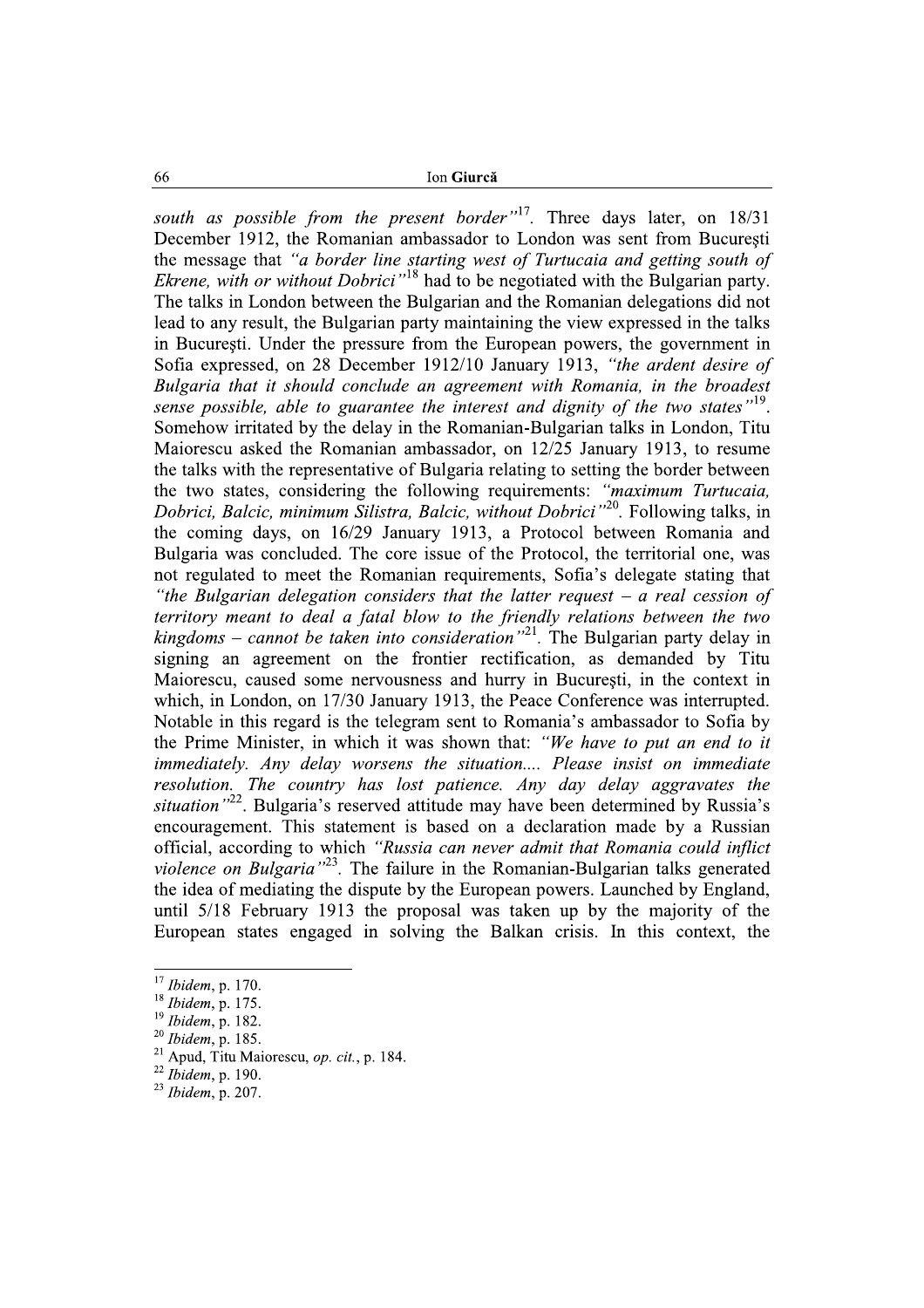Romanian government accepted mediation in the territorial dispute with Bulgaria by the six European powers, proposing Petersburg as the place where the talks were to be held. On 15/28 February the Romanian government sent the "Romanian Government Memorandum on the dispute between Romania and Bulgaria" to the capitals of the six great European powers as well as to their representatives in Bucuresti, London, and St. Petersburg, providing historical, demographic, military and other arguments to support its claims. The European powers Ambassadors Conference was held in St. Petersburg between 18/31 March and 26 April/9 May 1913, ending by concluding a Protocol which, inter alia, stipulated that "Silistra has to belong to Romania... Bulgaria consents to give autonomy to the Koutsovlachian schools and churches that are to be found on the Bulgarian territories as long as these schools are attended by Koutsovlachian children, and to allow the establishment of a bishopric for the same Koutsovlachs. these cultural institutions being subsidised by the Romanian government under the supervision of the Bulgarian government<sup>524</sup>. The spring of 1913 was marked by tense relations between Bulgaria and its former allies, which was made known to the government in Bucuresti by the representatives of Greece and Serbia. After the Petersburg Protocol was ratified by the Romanian Parliament, on 16/29 May, the commissions to implement its provisions were set up by Royal Decree no. 4075/1913. The provisions referred to: the border demarcation around Silistra, the compensation awarded to the inhabitants who would emigrate in the area of Silistra, the delimitation of the Bulgarian fortifications. The developments in the spring of 1913 prevented the commissions from accomplishing the assigned tasks as a new crisis that could degenerate into an armed conflict was likely to arise starting in June. The good knowledge of the situation in the Balkans and the anticipation of the developments determined the Romanian government to notify all its legations, on 23 May/3 June 1913, sending them a circular note in which it was shown, inter alia, that "the possible aggravation of the situation in the Balkans could not leave Romania indifferent"<sup>25</sup>. In the same vein, during a meeting with the Austria-Hungary ambassador to Bucuresti, Prince of Fürstenberg, Titu Maiorescu said that "if war broke out between the Balkan allies, Romania would mobilise immediately and would firstly occupy the Turtucaia  $-$ Balcic line, which we intend to maintain permanently<sup>"26</sup>. Bulgaria was warned about this situation, on  $13/26$  June 1913, at the suggestion of the Minister of Russia in Bucuresti, who had repeatedly warned the government in Sofia not to start war against the Greeks and the Serbs. Despite all the received warnings, as a result of the disagreements between the allies on the division of the territory liberated from the Ottoman rule, on 16/29 June 1913, Bulgaria carried out a surprise attack on Serbia, thus triggering the Second Balkan War. It was a suicidal

 $24$  Ibidem, pp. 207-208.

 $^{25}$  Ibidem, p. 211.

<sup>&</sup>lt;sup>26</sup> CNHA, the *Royal House* Collection, file no. 16/1912, p. 37.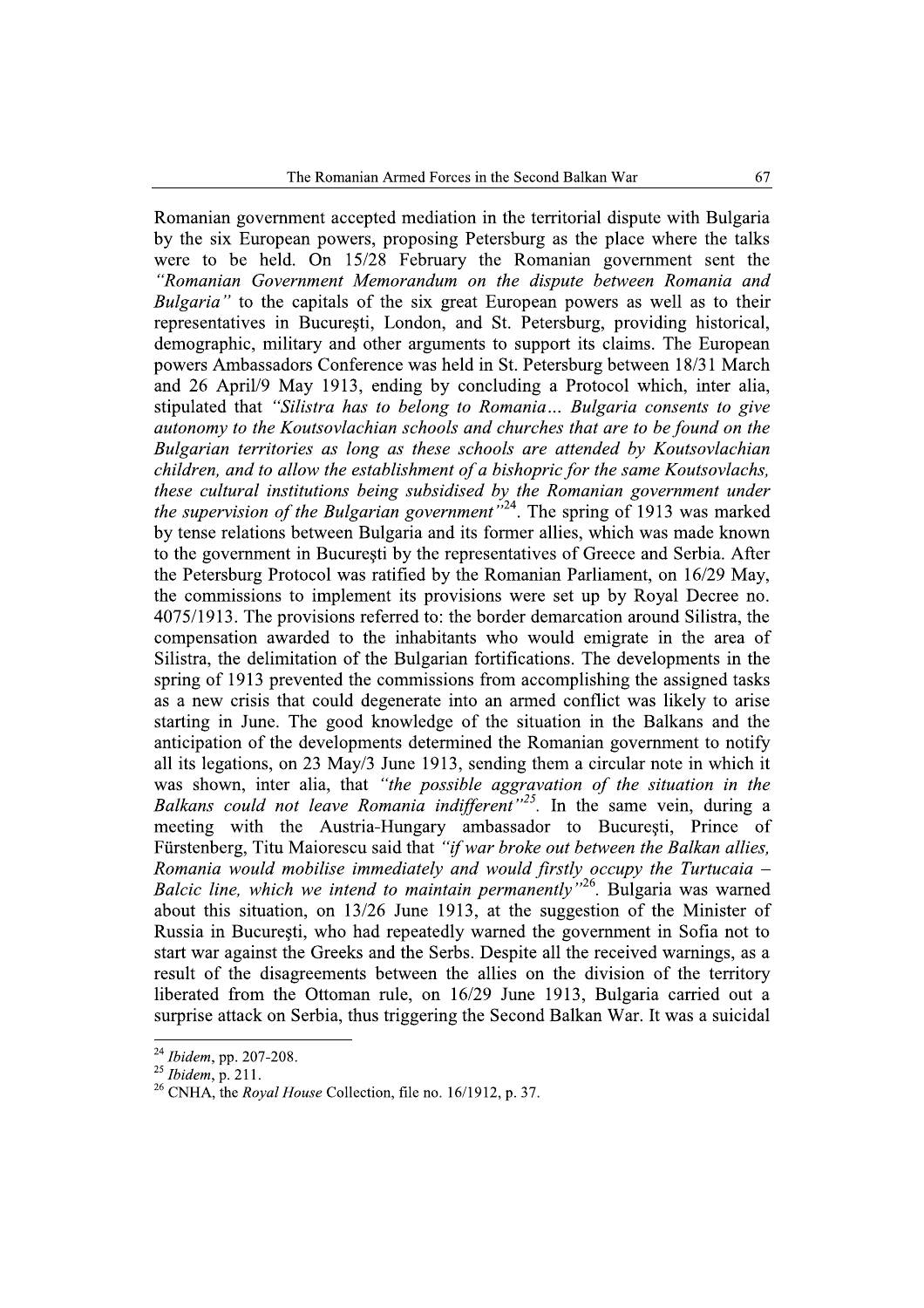action of Bulgaria, which overestimated its potential and relied, without having the necessary guarantees, on the support of Austria-Hungary and Germany, which were reserved as far as Serbia ascent in the Balkans was concerned. Initially, Serbia and Greece, and then Montenegro and Romania (27 June/10 July 1913) declared war and launched military operations against Bulgaria, and the Ottoman Empire took Adrianople back.

Romania's entry into the war was a decision of the Prime Minister Titu Maiorescu, approved by King Carol I, who, on 20 June/3 July 1913 signed Royal Decree no. 4751 on the mobilisation of the Romanian Armed Forces, action that started on the night of  $22/23$  June  $-5/6$  July 1913, in compliance with the rules of mobilisation. The mobilisation decision was well received by the population, as proved by the popular demonstrations that took place in București and other cities of the country and by the response above expectations of the mobilisable personnel to the order issued and transmitted using the existing means, as it was stipulated by the Great General Staff plan. 1897-1911 contingents and reservists were mobilised, as well as 1895-1896 militia contingents that received special orders.

Mobilised commands and large units, in the operational forces, sedentary troops, and territorial troops, mobilised 8 693 officers and 500 400 troops (noncommissioned officers, enlisted personnel, and soldiers), of whom in the actions south of the Danube and the Quadrilateral participated: in the main theatre of operations – called in the epoch "in Bulgaria" – 6 180 officers, 272 400 troops, having 514 cannons, 262 machine guns and 89 650 horses; in the secondary theatre of operations – "the Quadrilateral" – 1 310 officers, 71 000 troops, having 128 cannons, 60 machine guns and 23 900 horses.

The general comments on the armed forces mobilisation, in the media of the time or in some official documents, revived in the years to come by those who wrote on this subject, were laudatory, mainly referring to the active and reserve large units and units. From the "General Report on the Armed Forces Operations" since Declaring Mobilisation up to Crossing the Danube Back", prepared by General Alexandru Averescu on 23 August/5 September 1913, it resulted that: "Great shortcomings emerged while mobilising all the necessary ancillary services, particularly ammunition columns, artillery stocks, subsistence columns and various sanitary formations, because of excessive centralisation. Requisitions also left much to be desired, in terms of time but especially order. The support provided by administrative authorities was less effective in some parts and therefore, in order to have no time lag in mobilisation, expeditious procedures were resorted to, which, of course, gave rise to arbitrary acts<sup>"27</sup>.

Mobilisation was performed safely as a result of the measures taken to cover the southern frontier of the country on the Danube, executed with the forces

68

<sup>&</sup>lt;sup>27</sup> RMA, the *Great General Headquarters (GGH)* Collection, file no. 61/1913, pp. 1-2.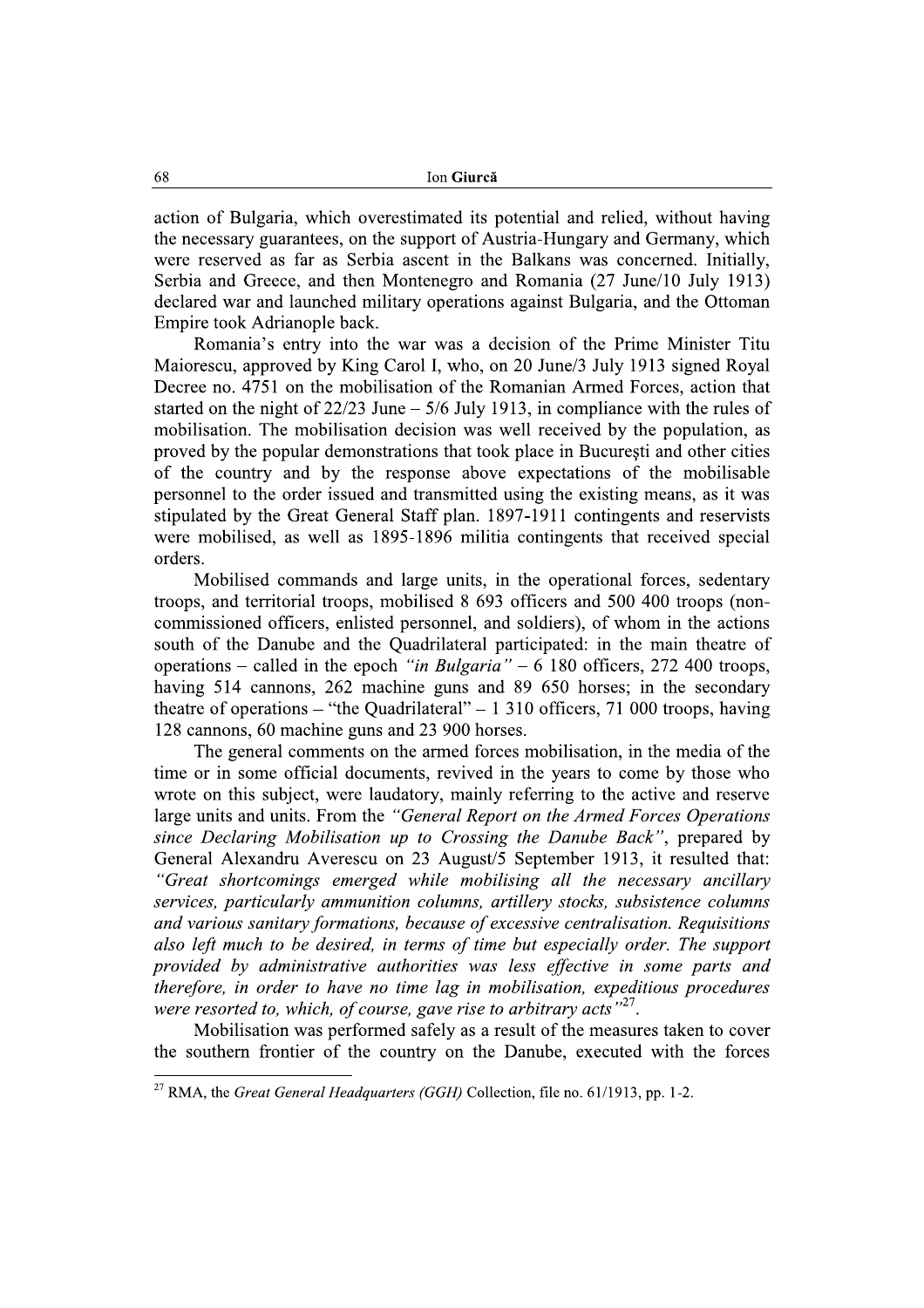assigned for this purpose by the  $1<sup>st</sup>$ ,  $2<sup>nd</sup>$  and  $5<sup>th</sup>$  Army Corps. Between Turnu Severin and the confluence of the Olt and the Danube, the 1<sup>st</sup> Army Corps assigned 6 active battalions, 3 militia battalions, 7 squadrons and an artillery battery, the 2<sup>nd</sup> Army Corps introduced into the disposition, between the Olt River and Lake Greaca, 4 active battalions, 4 squadrons and 2 artillery batteries. The 5<sup>th</sup> Army Corps had the mission to take part in covering the southern frontier between Lake Greaca and the Black Sea with 6 active battalions, 2 territorial battalions and 2 artillery batteries. The forces intended for covering observed the south bank of the Danube permanently and reported the situation in the area of responsibility daily. Later on, they got into the disposition of the units they belonged to and acted in the established directions and districts.

Given the fact that there were no large-scale military confrontations, which would have required large consumption of ammunition, food, feed and other necessary materials, and that the losses generated by fighting were not important, the effects of the reported shortcomings were minor, noticed only by those who had a complete picture of the military system operation at war, as well as by those who were aware of the responsibility associated with the positions they filled. The concentration of the operational forces and of the sedentary troops in the established areas was performed in compliance with the plans for mobilisation and transport, by rail and on the Danube, using mobilised or requisitioned means of transport, as well as on foot. It was considered a real success, which surprised even the organisers, but especially the Bulgarian political and military analysts. The rapidity of the operational forces mobilisation and concentration resulted in timely covering the country's southern frontier, a prerequisite for the establishment of task forces to conduct military actions in Bulgaria, in compliance with the plan for operations prepared by the Great General Staff, updated and implemented by the Great General Headquarters, the head of which was appointed Crown Prince Ferdinand, while the chief of the Great General Staff was General Alexandru Averescu.

The Romanian Armed Forces campaign plan states that the military actions should take place in two theatres of operations, situated at a distance of several hundred miles, to meet the political and military objective of war: the military defeat of Bulgaria and the occupation of the claimed territory in southern Dobrogea, as a strategic safety measure for the area between the Danube and the Black Sea. In line with this concept, the main group of forces and assets (the  $1<sup>st</sup>$ and  $4<sup>th</sup>$  Army Corps, the 1<sup>st</sup> and  $2<sup>nd</sup>$  Cavalry Divisions, and the 1<sup>st</sup> and  $2<sup>nd</sup>$  Reserve Divisions) were concentrated in the area Corabia – Turnu Măgurele, and the secondary group (the  $5<sup>th</sup>$  Army Corps and the  $3<sup>rd</sup>$  Reserve Division) in the district Cernavodă. Medgidia, Murfatlar. The main group of forces had to cross the Danube in Bechet – Rahova as well as in Corabia – Ghingen sectors, on the pontoon bridge in the former sector and by river vessels in the latter sector. On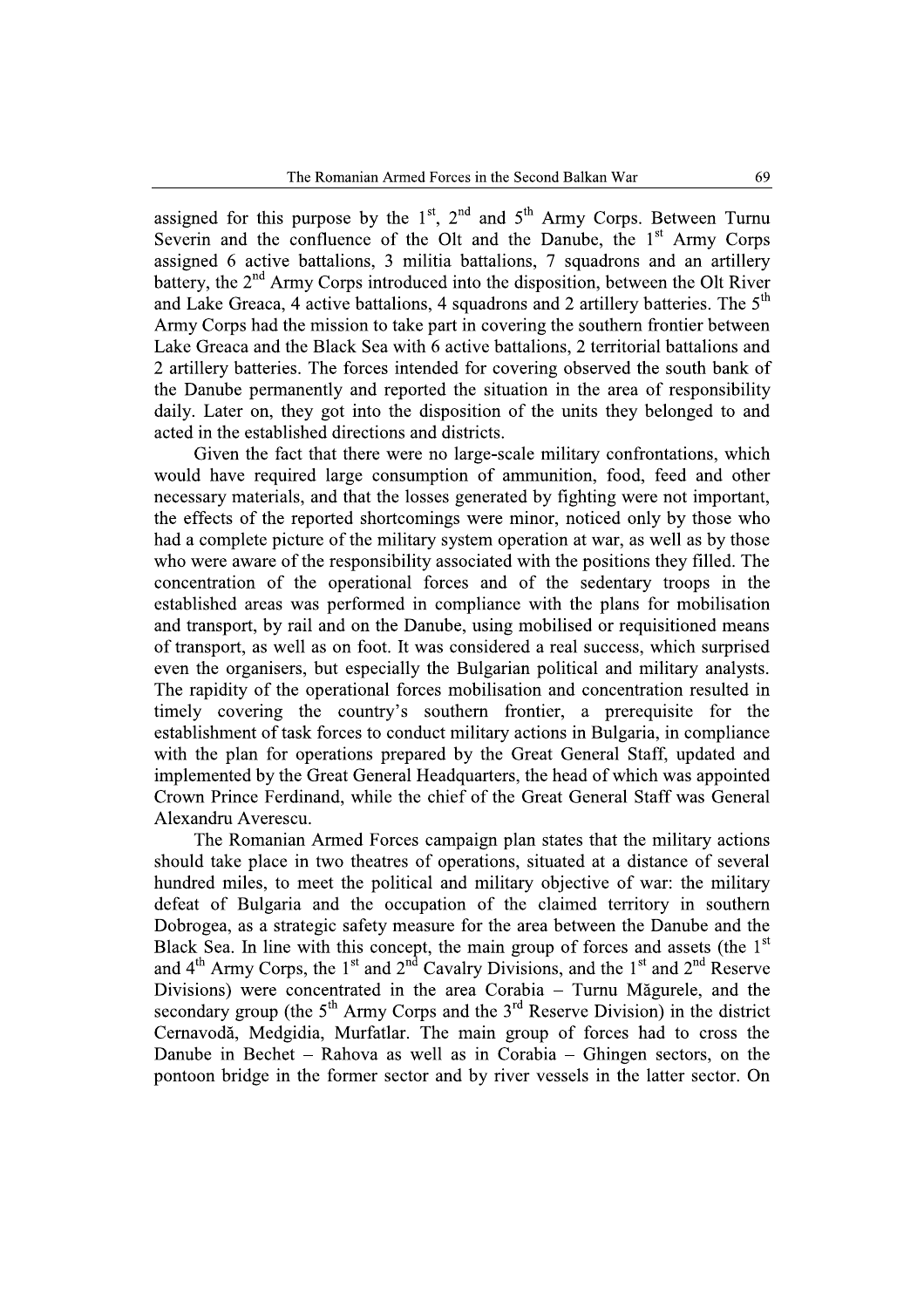$1/14$  July 1913, in Corabia and Bechet were concentrated the 1<sup>st</sup> Army Corps, the  $1<sup>st</sup>$  Cavalry Division, the 1<sup>st</sup> Reserve Division, the 7<sup>th</sup> and the 13<sup>th</sup> Infantry Brigades, all able to start crossing the Danube. The first subunits crossed the Danube on  $2/15$  July 1913, in the morning, in Bechet – Rahova sector by river vessels, while in Corabia the pontoon bridge started to be installed. The bridge was completed after 7 hours and 30 minutes, which allowed the passage of the first units until the evening of the same day. The next day, the Danube was crossed, event that was attended by King Carol I, who "inspected the troops that crossed the Danube at Măgura – Ghighen, and then got to Bechet by monitor to see how the Danube was crossed by vessels there"<sup>28</sup>.

When the political and military preparations for Romania's entering the war against Bulgaria were completed, on 27 June/10 July 1917, Titu Maiorescu, as the Minister of Foreign Affairs, with the consent of King Carol I, sent to the Bulgarian government, through the agency of the Romanian Minister Plenipotentiary to Sofia, as well as to all the Romanian legations, to be brought to the attention of the states in which they were accredited, the following telegram: "the Romanian Government has warned the Bulgarian Government about the fact that if the Balkan allies were in the state of war, Romania could not preserve the attitude of reserve it has imposed in the interest of peace, and it might see itself forced into action. The Bulgarian Government has not considered necessary to reply to that communication; on the contrary and unfortunately, the war broke out first by the Bulgarian surprise attacks against the Serbian troops, even without observing the basic rules of previous notifications that at least would have proved the respect for international conventions and practices. Faced with this situation. the Romanian Government has ordered the armed forces to enter Bulgaria"<sup>29</sup>. In this context, the Romanian Great General Headquarters implemented the campaign plan by giving the necessary orders to the directly subordinate army corps and divisions to initiate the preparatory operations for the forces in the composition of the main group, which were to act in the west of Bulgaria towards Sofia, to cross the Danube.

The massive passage of the Danube was scheduled for the period  $4/17 - 8/21$ July, when the four army corps troops had to finish the concentration in the districts established south of the Danube, while advancing in the set directions towards the passes of the Central and Western Balkans, and then towards Sofia. The Romanian troops' entry into Bulgaria was preceded by the transmission, employing various means, of a *Proclamation* to the Bulgarian population, written in the Romanian and Bulgarian languages, to show the aim of their presence there: "The Romanian Armed Forces overstepped the boundaries of Bulgaria, only

 $28$  Ibidem, p. 5.

<sup>29</sup> Apud, Titu Maiorescu, România, războaiele balcanice și Cadrilaterul, Editura Machiaveli, București, 1995, pp. 218-219.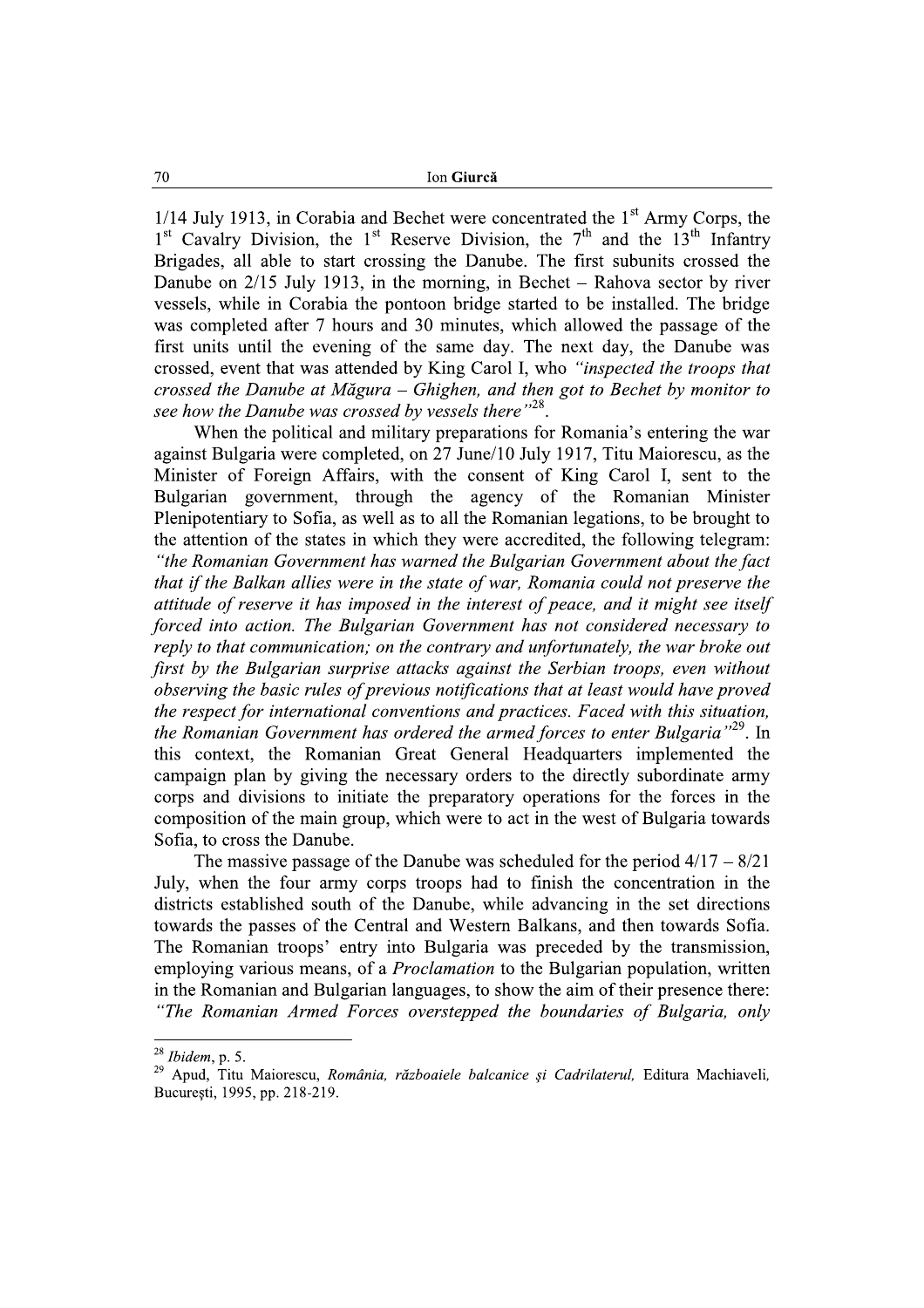forced by circumstances, and not out of hostility towards the Bulgarian people. Our goal is to put an end to a state of affairs that is dangerous for all the neighbouring countries of Bulgaria, and exerts pressure even on the Bulgarian population. If we are forced to employ weapons to achieve this goal, the peaceful populations do not have to be worried at all. The Romanian soldier is not only brave but also disciplined, and he will be gentle and kind to people in villages and cities, for whose liberation he shed his blood so generously in 1877 alongside the brave Russian army. Therefore, people should perform their daily activities, fully confident that the Romanian soldiers will not harm or trouble anyone"<sup>30</sup>. In the same context, on 5/18 July 1913, the Army Corps General and Prince of Romania, Ferdinand, as Commander-in-Chief of the operational armed forces, signed Order of the day no. 162, stating: "Soldiers. We have crossed the Danube in Bulgaria so that, through your bravery, you can compel the Bulgarian military to respect the others rights which they now disrespect. Do not forget that 36 years ago your fathers shed their blood for the liberation of the Bulgarian people and so you cannot have hatred for it. The population in the villages and towns, as it does not take up arms and quietly performs daily activities, should see your kindness and goodness in every respect. Prove to those that have the eyes on you today that the braver you are in the face of those who stand in your way having weapons in their hands, the gentler you are with those unarmed" $3^1$ . The Romanian troops advanced cautiously between the Danube and the Balkan Mountains following two directions. As they did not encounter a powerful enemy, determined to put up strong resistance, they managed to rapidly move forward, the vanguard being mainly the cavalry divisions or the cavalry units of infantry divisions. The occupation of Pleven and Orhanie opened penetration routes in the mountainous region of Bulgaria in the following directions: Ferdinand, Bercovita, Sofia; Orhanie, Sofia: Zlatita. Sofia. On 9/22 July began the preparations to get into the mountainous area, and the next day began the advance, planned in detail for each and every day until 14/27 July, when the vanguards had to get through to the Sofia Valley. The political and military developments in the theatres of operations south of the Danube determined King Carol I to order that "the reconnaissance cavalry troops should not get out of the gorges under any circumstances, and the  $1<sup>st</sup> A r m v$ Corps, which was in the most advanced position in the direction of motion and whose penetration in the gorges with the  $I<sup>st</sup>$  Division was unknown at the Great General Headquarters, was especially prescribed not to force the gorges until the day before most of the troops got there, i.e. on 13 July  $\frac{3}{12}$ . On 11/24 July 1913, King Carol I ordered a halt until new orders were received. However, taking into account that the vanguards of the  $2<sup>nd</sup>$ ,  $3<sup>rd</sup>$ , and  $4<sup>th</sup>$  corps were moving in the

 $30$  RMA, the *GGH* Collection, file no. 16/1913, p. 22.

 $31$  *Ibidem*, file no. 21/1913, p. 33.

 $32$  *Ibidem*, file no. 61/1913, p. 10.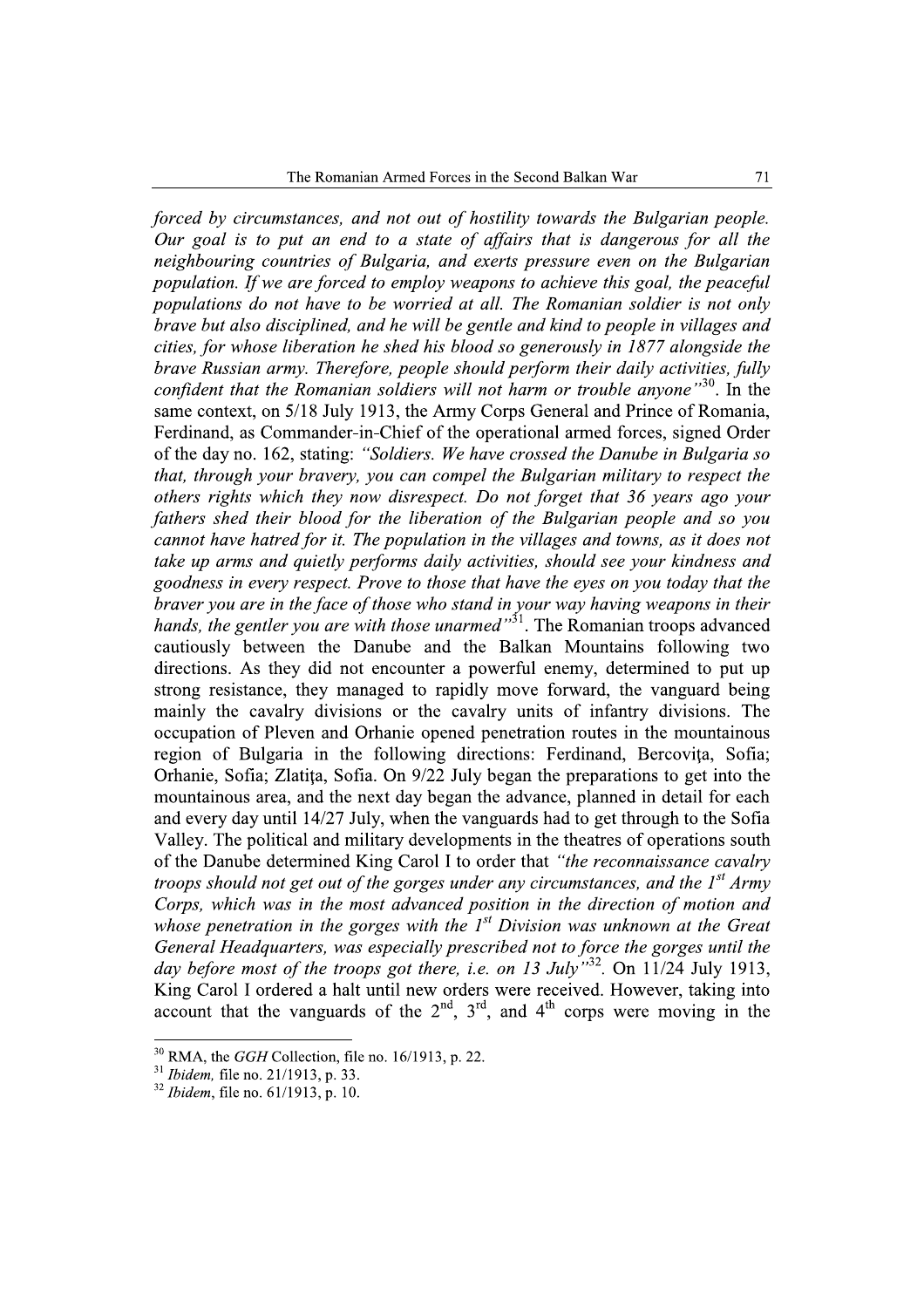Ion Giurcă

established directions, it was decided that they could continue the march, "allowing the army corps to dispose the troops so that they could station for quite a long time"<sup>33</sup>. The operational needs related to the troops stationing, the safety measures that were specific to the Romanian Armed Forces general and special situation, the large units logistics requirements, and especially the cholera outbreak forced the troops to continually move up until 17/30 July, when the armistice was concluded on the fronts in the Balkan Peninsula. Throughout this period, in the main theatre of operations, there were only few and low-intensity clashes between the Romanian and the Bulgarian troops, having a magnitude that was somewhat lower than it was presented in the epoch, with battles that did not exceeded the level of cavalry and infantry subunits. The Romanian military historiography records and presents in detail the battles of some subunits of the 1<sup>st</sup> Cavalry Division in Liuta and Borovici, where acted the 1<sup>st</sup> and 2<sup>nd</sup> squadrons in the 2<sup>nd</sup> Roșiori Regiment and the 2<sup>nd</sup> Artillery Battalion in the 7<sup>th</sup> Roșiori Regiment, actions that resulted in capturing a Bulgarian brigade in Ferdinandovo, as well as the actions of some subunits of the 2<sup>nd</sup> Cavalry Division in Praveț and Lojane<sup>34</sup>. The clashes resulted in deaths, injuries and troops and materials seizures on both sides, the Bulgarian troops being forced to withdraw from several localities in the area of action of the 1<sup>st</sup> Cavalry Division vanguards.

In the theatre of operations in Dobrogea acted the  $5<sup>th</sup>$  Army Corps, having in composition the 9<sup>th</sup> and 10<sup>th</sup> Infantry Divisions, subordinating the  $3^{rd}$  Reserve Division, which had the mission "to occupy the territory in Bulgarian Dobrogea to the south of Turtucaia – Balcic line<sup>35</sup>. According to the received orders, the 5<sup>th</sup> Army Corps Commander took the necessary measures to occupy Silistra on 28 June 1913/11 July 1913. Then, the 9<sup>th</sup> Infantry Division had to advance towards Turtucaia and the 10<sup>th</sup> Infantry Division to Dobrici. By 30 June/13 July 1913 the two divisions vanguards advanced up to the established alignment, without encountering any resistance, and by 8/21 July the entire Ouadrilateral was under the units of the two divisions control. In the following days reconnaissance actions were organised south of the established stop line, which resulted in the loss of two soldiers who were shot dead by the Bulgarian patrols. A suicide case was registered, for reasons that were unclear at that time. The 5<sup>th</sup> Army Corps was the only large unit that was not affected by the epidemic of cholera, as it acted outside the contaminated area.

For 15/28 July 1913, the Great General Headquarters, under the orders of King Carol I, ordered measures for the prolonged troops stationing in the areas where they were and "the Cavalry Divisions and the  $1^{st}$  and  $4^{th}$  Army Corps could push detachments forward to secure the mountain passes, if not strongly defended

72

 $33$  Ibidem.

<sup>&</sup>lt;sup>34</sup> Colonel George G. Garoiescu, op. cit., pp. 130-136.

 $35$  Ibidem, p. 22.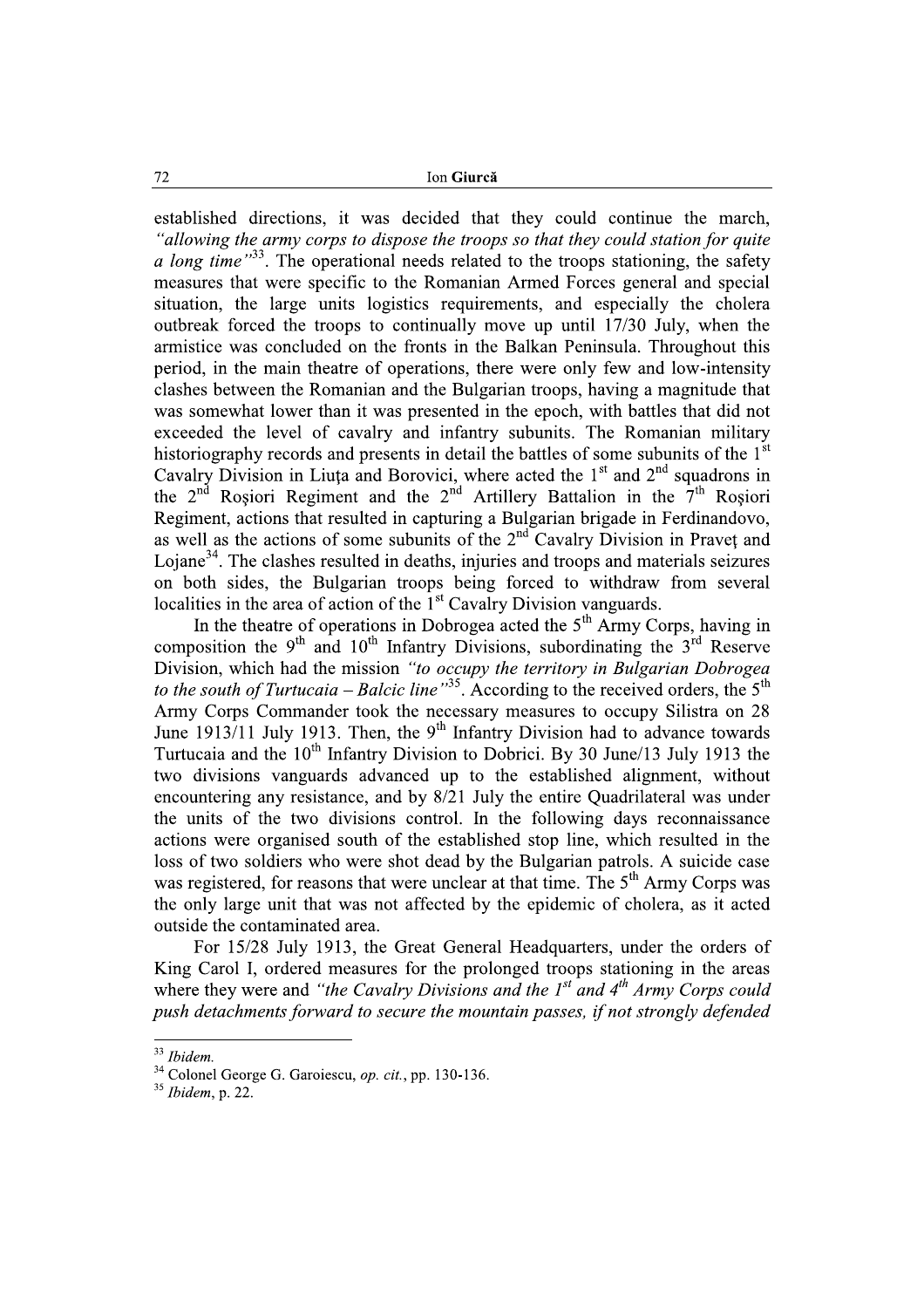by the Bulgarians, but no more than the opposite edge of the passes"<sup>36</sup>. On that day, in the units of the  $1<sup>st</sup>$  and the  $2<sup>nd</sup>$  Army Corps, several confirmed cases of cholera were reported, marking the onset of the epidemic that created havoc for the Romanian troops in the following days, resulting in a large number of illnesses and deaths. On 17/30 July 1913, during the Peace Conference in București, the present military delegates signed the proceedings in which the conditions for the suspension of hostilities were reformulated, in compliance with the decisions made during the Conference that stipulated: "a demarcation line will be set at an equal distance from the outpost lines on the day of 18/31 July at noon. This line will be marked by white flags; the suspension of arms will last for 5 days starting on 18/31 July at noon, Central European Time; the movement of troops and supplies of any kind will not be prevented behind the outpost lines; the belligerents shall notify each other of the present stipulations, in order to cease hostilities simultaneously; the provisions of art. 40 and 41 of the convention on the laws and customs of war on land shall be applied"<sup>37</sup>. Following the proceedings of the conference, on 18/31 July 1913, the Ministry of War issued Order no. 80 according to which "Each and every reconnaissance detachment has to be withdrawn behind the outpost line, line that cannot be passed under any *circumstances*<sup>38</sup>. The temporary suspension of military operations, converted, on 25 July/7 August, in an armistice with no time limit until the signing of the peace treaty allowed the Ministry of War, the Great General Headquarters, and the Armed Forces Health Service to focus their efforts on combating the epidemic of cholera, adopting measures that ultimately proved effective. On 28 July/10 August 1913, the Peace  $Treatv<sup>39</sup>$  was signed in Bucuresti, an event that was brought to the attention of the Great General Headquarters and of all the units in the theatres of operations in Bulgaria. As far as the military actions of the signatory states were concerned the Treaty stipulated Bulgaria's obligation to demobilise the armed forces starting on the day that followed the conclusion of peace, the beginning of evacuation of the Bulgarian territory immediately after the demobilisation of the former enemy state armed forces, which had to be completed within 15 days. Moreover, the Romanian Armed Forces had to be stationed on the demarcation line marked out by the following localities: Sistov, Lovcea, Turski, Isvor, Glozene, Zlatița, Mircovo, Araba, Konak, Orchania, Mezdra, Vrata, Bercovița, Lom. Dunăre $40$ .

The signing of the peace treaty was an opportunity for the political and military leadership of the country to send messages to the Bulgarian population,

 $36$  RMA, the *GGH* Collection, file no. 58/1913, p.109.

 $37$  Ibidem, p. 116.

 $38$  Ibidem, p. 117.

<sup>&</sup>lt;sup>39</sup> Apud Titu Maiorescu, op. cit., pp. 232-239.

 $40$  Ibidem, p. 236.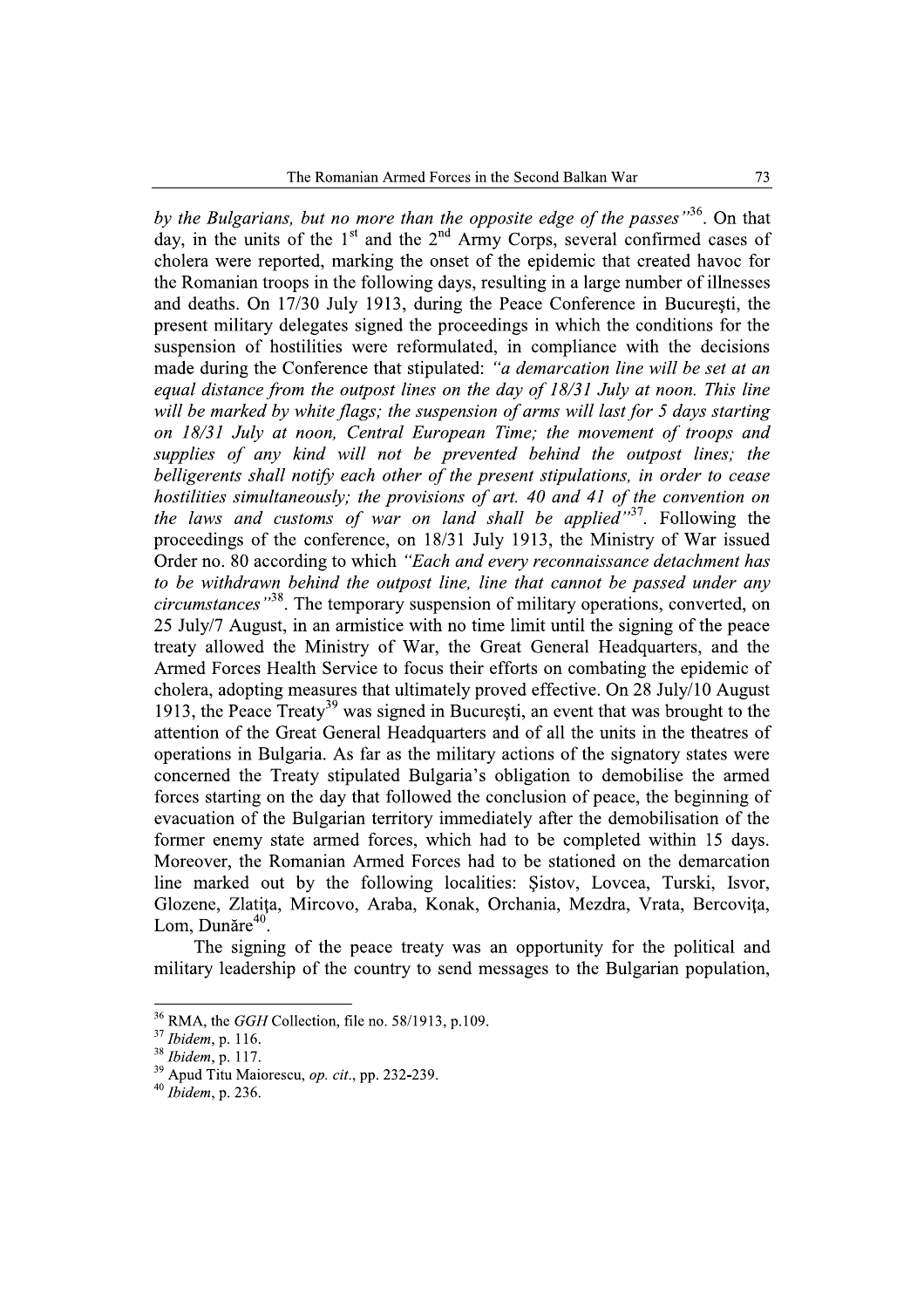the Romanian armed forces, and the troops on the demarcation line, in compliance with the requirements arising from the document signed by the parties and with the realities in the area of military operations, even if the actions had been suspended.

Thus, on 28 July/10 August 1913 Prince Ferdinand signed a Proclamation addressed to the Bulgarian population, urging it "to refrain from hostile impulses" against the Romanian troops, and informing the public that the most severe measures will be taken against the perpetrators and accomplices, making responsible for any attack also those who could have stopped it but they did  $not''$ <sup>41</sup>. The next day, the Chief of the General Staff for Operations, issued a *Publication* addressed to the inhabitants of the territory where the Romanian armed forces acted, inviting them that "in case they have any complaint, irrespective of its nature, they have to submit it to the Bulgarian local administration as soon as possible. The Bulgarian administrative authorities are requested to communicate the complaints they might receive to the closest troop commander, no later than 5 August<sup> $1.42$ </sup>.

On 31 July/13 August King Carol I issued a High Order of the Day to the Army, which read: "You have gone cheerfully and confidently on the battlefield, leaving your fields, determined to face all the dangers of war manfully. Many of your comrades have fallen victim to fatal illnesses across the Danube. My heart bleeds for the tragic loss of them. You have reached the crest of the mountains of Bulgaria at a speed that exceeds all expectations. Your presence here has imposed peace without bloodshed, has enlarged our country by adding an important piece of land to strengthen its border, and has made Romania worthy of note. Soon you will be able to return to your homes highly contented that you have done your duty and you have written one of the most important pages in the history of your Motherland. Thank you from the bottom of my heart. TO MY DEAR ARMY I WILL ALWAYS GIVE MY PATERNAL LOVE"43.

According to the Peace Treaty of București, on 2/15 August 1913, the Great General Headquarters issued the *Operations Order no. 115*, on the evacuation of the territory of Western Bulgaria, stipulating the following aspects<sup>44</sup>; the schedule of crossing the Danube by the troops on the bridges from Zimnicea and Turnu Măgurele, as well as of the transhipment from Rahova to Bechet; the schedule of the march from the districts of disposition to the crossing points; the rules to be observed during the marches; the general and specific hygiene measures as there were outbreaks of infection and a large number of soldiers infected with Vibrio cholerae, and so on.

<sup>&</sup>lt;sup>41</sup> RMA, the *GGH* Collection, file no. 16, p.186.

 $42$  Ibidem, p. 204.

<sup>&</sup>lt;sup>43</sup> RMA, the *GGH* Collection, file no. 21/1913, p.14.

 $44$  *Ibidem*, file no. 16, p. 142.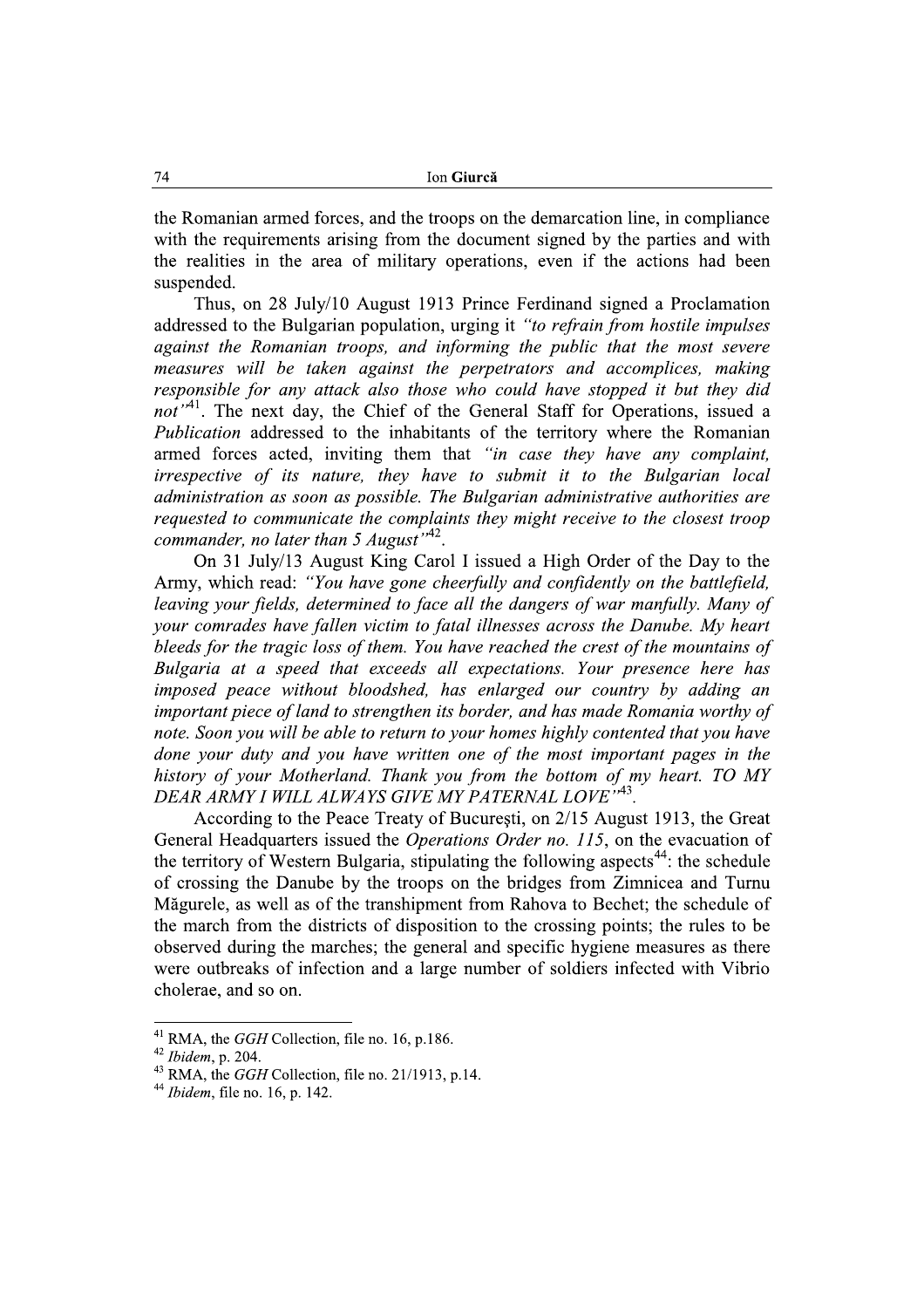The deployment of the units and large units to the crossing sectors established by the Operations Order no. 115 started on 4/17 August 1913, being a continuous, generally well planned, managed, and coordinated action The Romanian Armed Forces in the Second Balks<br>The deployment of the units and large units to<br>established by the Operations Order no. 115 started on 4/1<br>continuous, generally well planned, managed, and coordina<br>was disturbe Second Balkan War<br>
275<br>
2 units to the crossing sectors<br>
ted on 4/17 August 1913, being a<br>
d coordinated action. However, it<br>
if the units that were contaminated<br>
20 were quartered in the so-called<br>
Turnu Măgurele, and Bec The Romanian Armed Forces in the Second Balkan War 75<br>The deployment of the units and large units to the crossing sectors<br>established by the Operations Order no. 115 started on 4/17 August 1913, being a<br>continuous, general sturbed to some extent by the condition of the units orces in the Second Balkan War<br>
and large units to the crossing sectors<br>
o. 115 started on 4/17 August 1913, being a<br>
anaged, and coordinated action. However, it<br>
ondition of the units that were contaminated<br>
tients who we The Romanian Armed Forces in the Second Balkan War 75<br>The deployment of the units and large units to the crossing sectors<br>established by the Operations Order no. 115 started on 4/17 August 1913, being a<br>continuous, general th Vibrio cholerae, having many patients who were quartered in the so-called e Romanian Armed Forces in the Second Balkan War<br>
and The Units and Targe units to the crossing<br>
perations Order no. 115 started on 4/17 August 1913, by well planned, managed, and coordinated action. How<br>
are extent by the medical observation areas from Zimnicea, Turnu Magurele, and Bechet, established by the Ministry of War through the agency of the Armed Forces Health Service, leading to a series of disputes between the Minister of War and The units and large units to the crossing s<br>ons Order no. 115 started on 4/17 August 1913, b<br>planned, managed, and coordinated action. Howe<br>ent by the condition of the units that were contam<br>ing many patients who were quar the Chief of the General Staff, given the fact that: "Then the Health Service"  $\hat{U}$  intervened asking that troops should be stopped after crossing the Danube to be  $\alpha$  examined. This disposition caused true disturbance, without even being  $implemented.$  Undeniably, measures had to be taken. However, it was not at all necessary to revolutionise the entire deconcentration plan based on the opinion of  $the$  doctors charged with combating cholera from the beginning, doctors *Cantacuzino and Babes*<sup> $,45$ </sup>. The dispute was amplified by a letter sent by Eliza ne Ministry of War through the agency of the<br>eading to a series of disputes between the Minis<br>
Ceneral Staff, given the fact that: "*Then the*<br> *g that troops should be stopped after crossing the<br>
disposition caused true* Brătianu, the wife of I. I. C. Brătianu, to King Carol I on 6/19 August 1913, informing about some serious cases among the troops stationed in medical observation areas which subsequently proved exaggerated, amplifying the intervened asking that troops should be stoppe<br>examined. This disposition caused true a<br>implemented. Undeniably, measures had to be<br>necessary to revolutionise the entire deconcent<br>the doctors charged with combating chole<br> tension between C. Harjeu – the Minister of War and General Alexandru examined. This disposition caused tru<br>
implemented. Undeniably, measures had a<br>
necessary to revolutionise the entire decom<br>
the doctors charged with combating c<br>
Cantacuzino and Babes<sup>145</sup>. The dispute \<br>
Brătianu, the w Averescu on the execution of the activities intended for the units withdrawing to to be taken. However, it was not at all<br>ncentration plan based on the opinion of<br>cholera from the beginning, doctors<br>was amplified by a letter sent by Eliza<br>to King Carol I on 6/19 August 1913,<br>nong the troops stationed in *uken. However, it was not at all*<br> *ion plan based on the opinion of*<br> *from the beginning, doctors*<br>
plified by a letter sent by Eliza<br>
Carol I on 6/19 August 1913,<br>
a croops stationed in medical<br>
de exaggerated, amplify the garrisons they belonged to. It was necessary the presence of King Carol I in y to revolutionise the entire deconcentration plan based on the<br>tors charged with combating cholera from the beginnin<br>zino and Babes<sup>,  $.45$ </sup>. The dispute was amplified by a letter se<br>, the wife of I. I. C. Brătianu, to K  $Z$ imnicea and Turnu Magurele, on  $15/28$  and  $16/29$  August, to calm the spirits. The decision was that the troops should leave the medical observation areas as *Cantacuzino and Babes*<sup>,  $A$ 3</sup>. The dispute was amplified by Brătianu, the wife of I. I. C. Brătianu, to King Carol I informing about some serious cases among the troops observation areas<sup>46</sup>, which subsequently proved e fast as possible and they should be sent to the garrisons they belonged to in the shortest time possible. A review ing about some serious cases among the troops station areas<sup>46</sup>, which subsequently proved exaggerat<br>
1 between C. Hârjeu – the Minister of War and<br>
ccu on the execution of the activities intended for the u<br>
risons they b or serious cases among the troops stationed in medica, which subsequently proved exaggerated, amplifying the . Hârjeu – the Minister of War and General Alexandre<br>
action of the activities intended for the units withdrawing observation areas<sup>46</sup>, which subsequently proved exaggerated, amplifying the tension between C. Hârjeu – the Minister of War and General Alexandru Averescu on the execution of the activities intended for the units withdra in the Armed Forces Health Service and the officers in the General Staff resulted in putting an end to the Romanian troops presence in the areas of medical observation, considering  $22$  August/4 September 1913 as the end of the Romanian military campaign in the summer of that year. On that day Prince Ferdinand signed Order of the Day no. 16, which stated: "Soldiers. When leaving d Turnu Măgurele, on 15/28 and 16/29 August, to cal<br>
1 was that the troops should leave the medical observa-<br>
ble and they should be sent to the garrisons they belor<br>
ble and they should be sent to the garrisons they belor the position of commander-in-chief of military operations, it is my moral obligation to express my deep and vivid gratitude to the officers, NCOs and  $t$ roops. You return home, some of you to your garrisons and others to your peace time jobs, all of you having the feeling that you have done your duty diligently and have helped the country to become larger in the eves of the entire world. By the  $\chi$  enthusiasm you have shown during mobilisation, by your power of resistance and your abnegation during the difficult and long marches, by the discipline you have shown throughout the campaign, you have proven worthy of the trust your high and great Captain and King has placed in you. The comradely and sacrificial

 $\frac{45}{46}$  RMA, the *GGH* Collection, file

 $\degree$  RMA, the *GGH* Collection, file no. 61/1913, pp. 20-21.<br><sup>46</sup> CNHA, the *Royal House* Collection, file no. 7/1913, p. 3.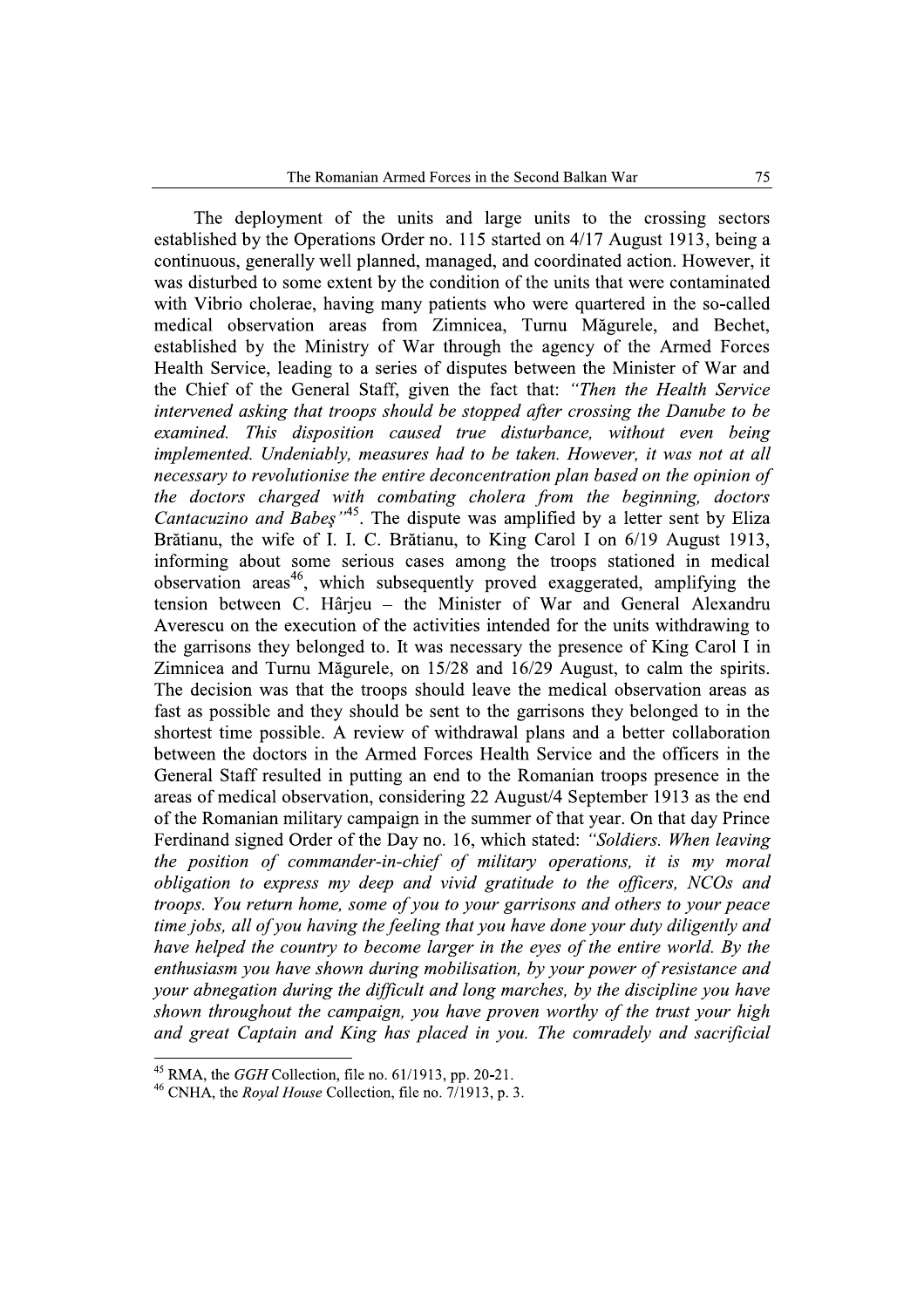behaviour while facing the severe and cruel disease that has been contracted by many of you and put an end to so many lives full of hope provides you with a new right to the love and respect of your superiors. The memory of these victims will always remain in our hearts. Soldiers, I am parting from you today expressing my deep gratitude for the time spent with you, gratitude grounded in the strong bonds of love and trust that unite us in our beautiful army  $v^{47}$ .

Immediately after signing the peace treaty, the Ministry of War issued the *Instructions relating to demobilisation*<sup>48</sup>, action that was to take place after the arrival of the units and commands in the garrisons they belonged to, including three distinct activities: taking back the equipment from troops, giving back or selling the requisitions of all kinds, transporting those demobilised in their places of residence. The way the three activities were to be performed was detailed or stipulated in the regulations that had to be considered. Under the High Decree no. 5141 on 30 July/12 August 1913, demobilisation started on 31 July/13 August 1913, the first units being the sedentary ones or those that did not leave the deployment garrisons, followed by the units that were part of the operational armed forces. No general deadline was imposed for demobilisation because of the specific situation of the units. However, it was desirable that the activities should be performed as quickly as possible, taking into account the costs generated by maintaining a large number of troops under arms, as well as the need of labour force in all sectors of the economy, especially in agriculture. A special case was represented by the 5<sup>th</sup> Army Corps in Dobrogea, which had to leave certain forces in the Quadrilateral, as specified by higher orders, and certain contingents that had been mobilised.

Thus, in the territory incorporated into Romania, in accordance with the peace treaty, had to be deployed and installed in garrisons: the 35<sup>th</sup> Regiment "Matei Basarab" with two battalions in Dobrici and one battalion in Balcic, the 9<sup>th</sup> Battalion in Kurtbunar, the 40<sup>th</sup> Regiment "Călugăreni" with two battalions in Turtucaia and the 5<sup>th</sup> Rosiori Regiment with two squadrons in Dobrici and Kurtbunar. The other units of the  $5<sup>th</sup>$  Army Corps had to return to the garrisons they belonged to while the logistic and the health service structures were to disband.

The Second Balkan War had an element of absolute novelty, namely the participation of aviation in the conduct of operations in all the phases of the conflict, which represented a good opportunity to test the human and material potential of the service that was newly established in the Romanian Armed Forces, thanks to the concerns in this regard of the Ministry of War as well as of the engineering and flight school that had already distinguished itself in the domestic and international activities involving powered aircraft.

 $47$  RMA, the GGH Collection, file no. 58/1913, p. 216.

<sup>&</sup>lt;sup>48</sup> *Ibidem*, file no. 59/1913, pp. 6-7.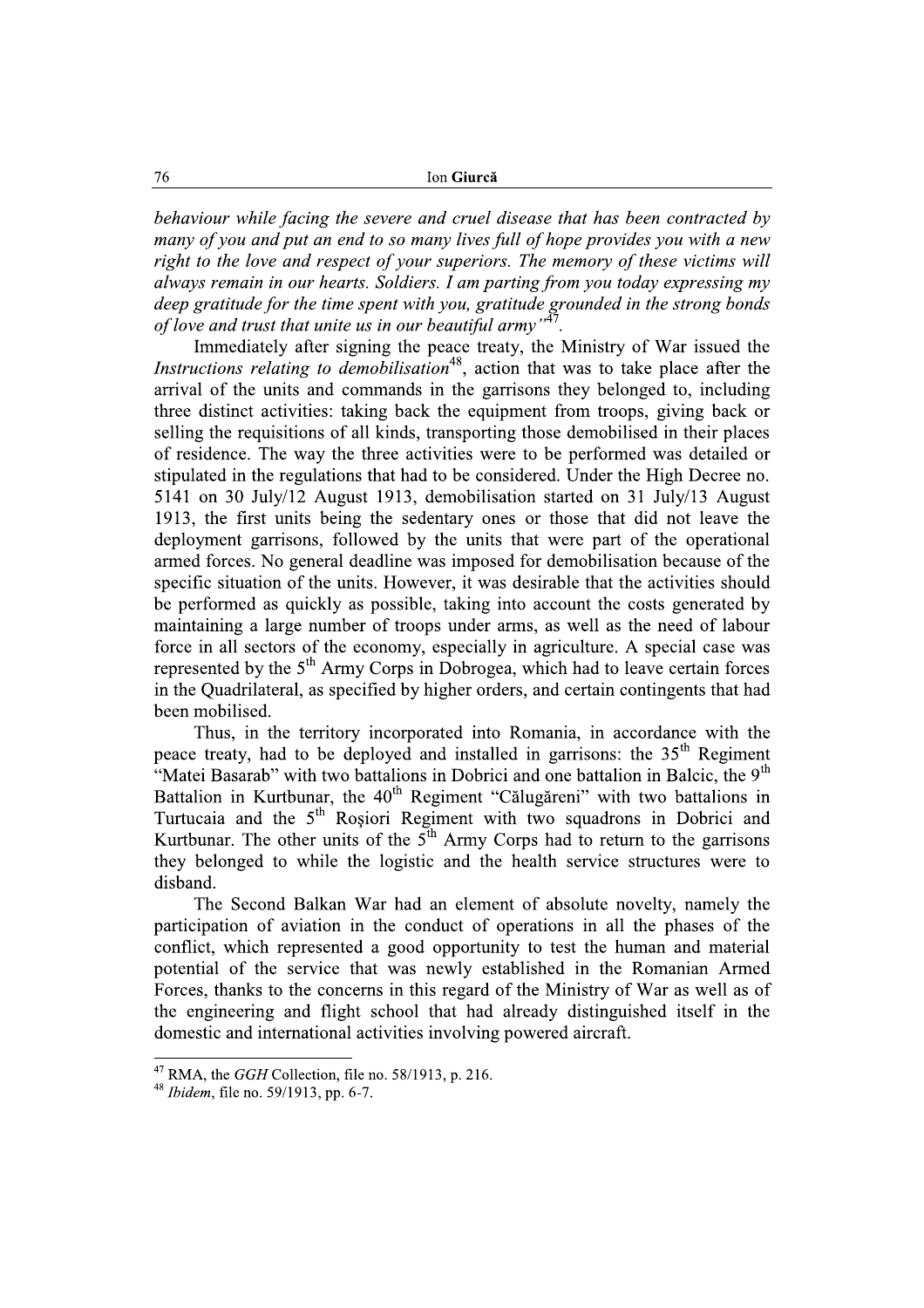According to the plan drawn up by the Great General Staff, the "war air *squadron*" was mobilised, consisting of 4 squadrons from the Military Flight School and the Air League, each of the two structures forming a section that was heterogeneous in terms of the types of aircraft, flight performance, and the training of pilots and other personnel. The 1<sup>st</sup> Section included the personnel and the assets of the Military Flight School, having an active and a reserve squadron, the positions being filled by: 6 pilot officers, a civilian pilot employed under contract by the Ministry of War, namely engineer Aurel Vlaicu, a civil servant, and 33 conscripts, who operated five planes (Farman, Bristol, Vlaicu II), two cars and two trucks. The Air League mobilised 3 active and 1 reserve squadrons as well as 14 active and reserve officers, a military pilot, a civilian one, and 9 conscripts, having available 13 aircraft of various types, and the material resources necessary for the transport, installation, and shelter the aircraft<sup>49</sup>.

During the war the aviation squadrons were deployed to Silistioara, Lukovit and Telis, from where they carried out the assigned missions, namely the observation of the Bulgarian land and troops and the execution of aerial reconnaissance by pilots, and in some cases, by officers in the land forces. Although at that time there were laudatory appraisals of the actions of the Romanian aviation in war, military analysts were more reserved. Thus, Lieutenant Colonel Alexandru Anastasiu, Head of the 4<sup>th</sup> Section Transport in the Armed Forces General Staff, considered that: "Neither the Air League, except the 1st Squadron having Lieutenant Capsa and Soldier Poli Vass as pilots, nor the military flying assets could meet the service requirements<sup>"50</sup>. The same officer who prepared a report about the place and role of aviation in war, perhaps too demanding and subjective, appreciated that "almost all officers, more dilettante than professional, enthusiastic and passionate pilots, were professionally untrained and emotionally unaccustomed to the sacrifice entailed by servicing as pilots or observers. Hence some lack of confidence, timidity, and fear while executing risky, audacious, military flights<sup>551</sup>. Regardless of the assessments, one thing is certain. Romania was among the few countries in the world that had specialists in aviation at that time. Moreover, it had military aviation that successfully fulfilled a part of the assigned tasks, having created the prerequisites for the development of this armed forces service in the years that followed.

Navy had a very important contribution in all the phases of the war, participating in it with consistent material and human resources. During the mobilisation it was established the Navy Headquarters, consisting of: the Navy Command, whose Commander was Rear Admiral Eustatiu Sebastian; the Staff Service, led by Captain Spiropol Ioan; Artillery Service – Commander Ciuchi

 $49$  RMA, the *GGH* Collection, file no. 69, pp. 100-109.

 $50$  Ibidem, p. 103.

 $51$  Ibidem, p. 104.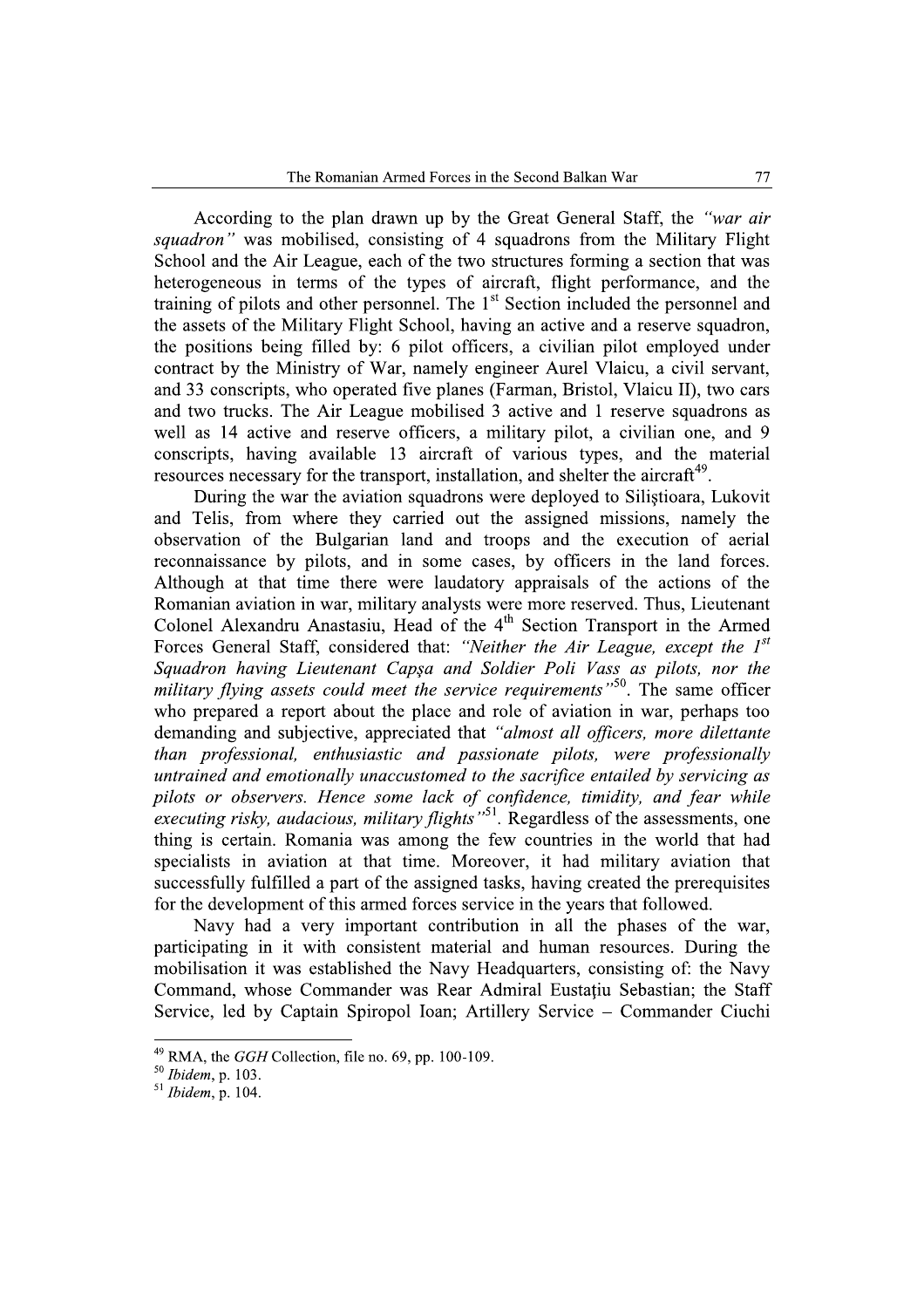Constantin; Machinery Inspectorate – Stefănescu Constantin; Health Service – Dr Ciomac Mardar: Ouartermaster Service – Maior Budeanu Alexandru<sup>52</sup>. Of the two structures of the Navy, in the operations in the summer of 1913 were employed the forces and assets of the Danube Division, commanded by Captain Poienaru Dumitru. The Division had in its composition the following: monitors "I.C. Brătianu", "Lascăr Catargiu", "Alexandru Lahovari", "Mihail Kogălniceanu"; Galați – Tulcea – Sulina Region with torpedo boats "Năluca", "Zborul" and "Zmeul", gunboat "Alexandru cel Bun", boat "Prut"; Cernavodă - Fetești Region with gunboats "Grivița", "Bistrița", "Olt", "Siret", motorboats "Teleorman", "Trotus", "Vedea", "Arges"; Transport Service with tug "Măcin", torpedo-boat destroyer "România", motorboats "Smârdan", "Rahova", "Opanez"<sup>53</sup>. Subordinate to the Danube Division Commander were also the requisitioned vessels belonging to the Romanian Inland Navigation and the Hydraulic Service "Mihai Viteazul", "Basarab", "Alexandru cel Bun", "Măgurele" and ship "România", as well as other river equipment having different destinations.

During the mobilisation and concentration of troops, the crossing of the Danube (in both directions), the military operations, the return of the troops to the country, and the demobilisation, the forces and assets of the Danube Division accomplished various missions including: the river transport of the units and subunits from/in the garrisons of residence, in/from the areas of concentration, the crossing from one bank of the Danube to the other of the troops of the 1<sup>st</sup> Army Corps, the 1<sup>st</sup> Cavalry Division, and the 1<sup>st</sup> Reserve Division, the participation in the construction, protection and defence of the bridges over the Danube at Silistioara – Măgura and Turnu Măgurele – Nikopol; the crossing over the Danube of the railway rolling stock used to transport troops and supplies for the units logistical support; health care services for the wounded and the sick on the hospital ship: the provision of all the river transportation service needs generated by operational requirements, including for the high officials of the state, the safeguard of the crossing areas of the Danube on both banks, the defence of the crossing points and the port areas on both banks of the river and many other missions<sup>54</sup>. The actions and activities of the Danube Division forces proved to be of great utility for the military operations, contributing to the overall success of the war waged by Romania in 1913.

The war was managed by the General Staff, whose head was Prince Ferdinand. Thus the campaign in the summer of 1913 was a good opportunity for him to prepare for the future position as head of state and the armed forces, position in which he proved to be highly successful during the National

 ${}^{52}$ RMA, the *GGH* Collection, file no. 43/1913, p. 87.

<sup>&</sup>lt;sup>53</sup> Ibidem, pp. 90-98.

<sup>54</sup> Captain Dr Marian Moșneagu, Marina Militară Română în Campania anului 1913, in Revista de istorie militară, no. 3-4, 2013.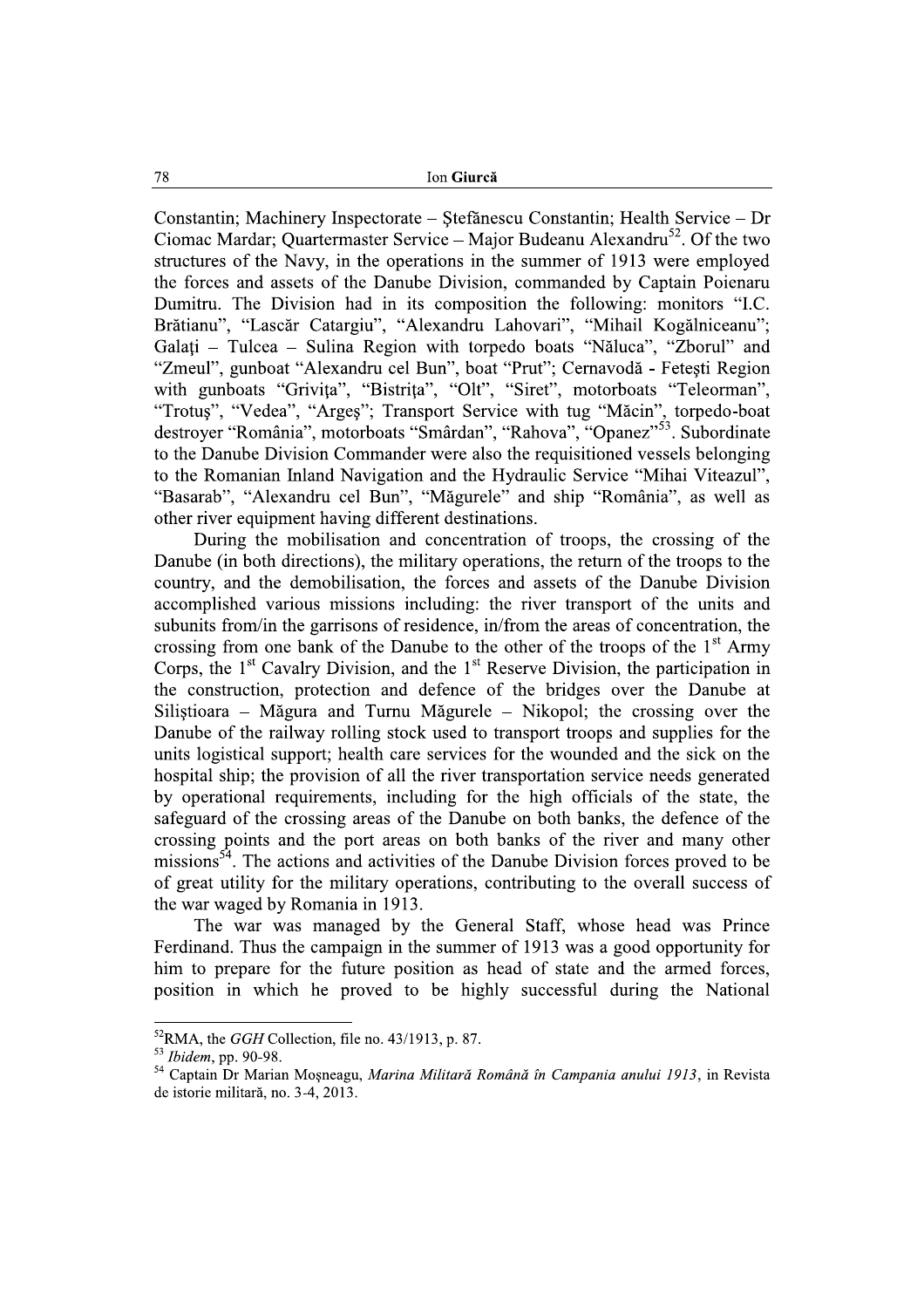Reunification War. Yet the leadership role in the military operations was played by General Alexandru Averescu, the Chief of the Armed Forces General Staff, directly involved in all the actions and activities from the first day of mobilisation up to the completion of demobilisation and the transition of all the armed forces units to the state of peace. Although the rules of the war management were clearly stated, King Carol I and the Minister of War encroached on the Great General Headquarters activity, which resulted in certain malfunction in the conduct of ongoing actions, as well as in certain animosity between the military leaders, felt by the operating personnel in the great military echelons.

Although the war was more a show of military force without employing great battles, the Romanian Armed Forces suffered heavy losses, caused primarily by the inability to properly manage the epidemic of cholera that affected an important part of the troops. There were more than 1 100 people who died of cholera (General C. N. Hârjeu noted on 17/30 August 1913 that "Until now we have had about 1 200 dead people in the armed forces and 200 victims of cholera in the country<sup>"55</sup>). The great number of cases of cholera was evidence for the low capacity of the armed forces health service to prevent and act effectively to combat the disease. The service did not act timely, did not have sufficient means of intervention, sometimes taking ineffective measures thus being in contradiction with the General Staff planners with regard to the overall conduct of combat operations, the evacuation of Bulgaria, and the withdrawal to the garrisons of residence. The deficiencies occurred during the Romanian military campaign, more or less officially presented at that time or later, although in the fall of 1913 a real campaign against some military leaders and some military services was launched in the media, were overshadowed by the praise given to the royal family, the political class in power at the time, and formally to everyone who participated or was involved in the war. The war contributed to strengthening Romania's European reputation and praise was fully expressed. It was an opportunity to test the military potential of the country, the armed forces leadership ability, the morale of active and mobilised troops, and all Romanians response to a major crisis situation. Flaws and deficiencies in many areas were identified, correct conclusions were drawn, and remedial actions were ordered and taken in accordance with the existing or allocated financial resources. The war was a warning sign for the country's political and military leadership, who understood that the state of affairs had to be improved, especially as the situation in Europe was becoming increasingly complex and unpredictable given the geopolitical and geostrategic developments.

After the completion of all the activities in connection with the Romanian Armed Forces participation in the war, a series of measures were adopted meant

<sup>55</sup> General C. N. Hârjeu, Studii critice și militare, vol. I, Editura Librăriei Stănciulescu, București, 1921, p. 45.